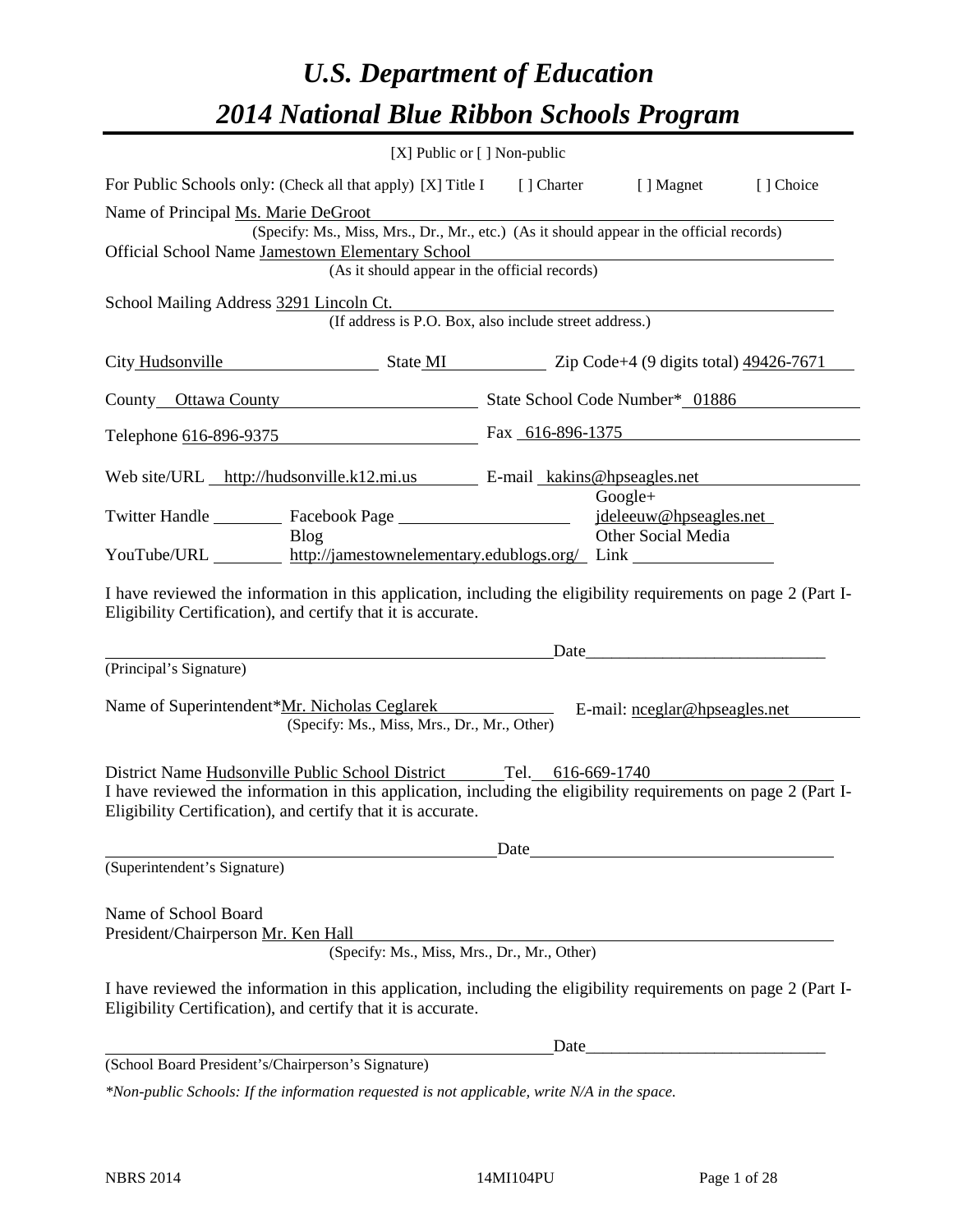### **Include this page in the school's application as page 2.**

The signatures on the first page of this application (cover page) certify that each of the statements below concerning the school's eligibility and compliance with U.S. Department of Education, Office for Civil Rights (OCR) requirements is true and correct.

- 1. The school configuration includes one or more of grades K-12. (Schools on the same campus with one principal, even a K-12 school, must apply as an entire school.)
- 2. The school has made its Annual Measurable Objectives (AMOs) or Adequate Yearly Progress (AYP) each year for the past two years and has not been identified by the state as "persistently dangerous" within the last two years.
- 3. To meet final eligibility, a public school must meet the state's AMOs or AYP requirements in the 2013-2014 school year and be certified by the state representative. Any status appeals must be resolved at least two weeks before the awards ceremony for the school to receive the award.
- 4. If the school includes grades 7 or higher, the school must have foreign language as a part of its curriculum.
- 5. The school has been in existence for five full years, that is, from at least September 2008 and each tested grade must have been part of the school for the past three years.
- 6. The nominated school has not received the National Blue Ribbon Schools award in the past five years: 2009, 2010, 2011, 2012, or 2013.
- 7. The nominated school has no history of testing irregularities, nor have charges of irregularities been brought against the school at the time of nomination. The U.S. Department of Education reserves the right to disqualify a school's application and/or rescind a school's award if irregularities are later discovered and proven by the state.
- 8. The nominated school or district is not refusing Office of Civil Rights (OCR) access to information necessary to investigate a civil rights complaint or to conduct a district-wide compliance review.
- 9. The OCR has not issued a violation letter of findings to the school district concluding that the nominated school or the district as a whole has violated one or more of the civil rights statutes. A violation letter of findings will not be considered outstanding if OCR has accepted a corrective action plan from the district to remedy the violation.
- 10. The U.S. Department of Justice does not have a pending suit alleging that the nominated school or the school district as a whole has violated one or more of the civil rights statutes or the Constitution's equal protection clause.
- 11. There are no findings of violations of the Individuals with Disabilities Education Act in a U.S. Department of Education monitoring report that apply to the school or school district in question; or if there are such findings, the state or district has corrected, or agreed to correct, the findings.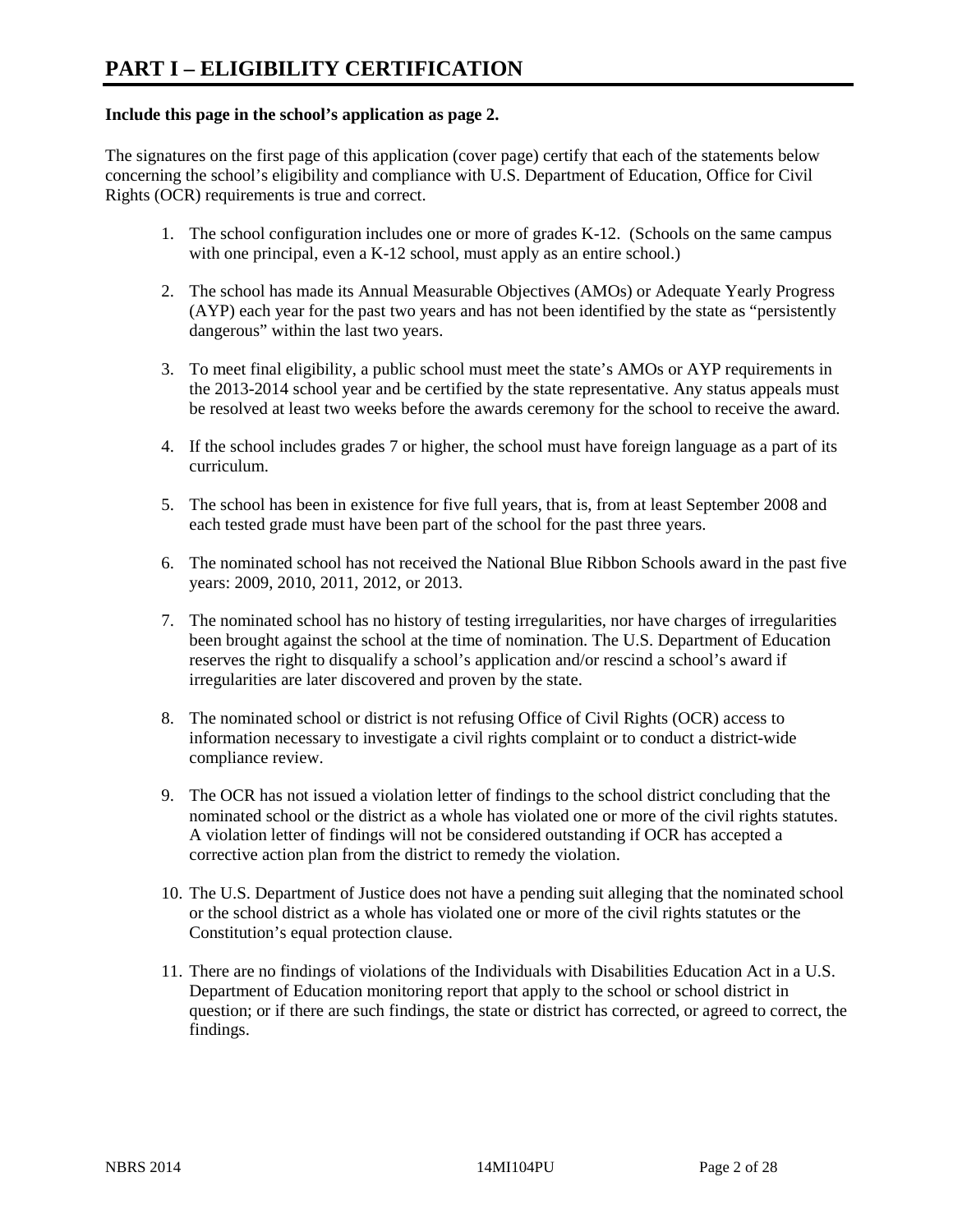# **PART II - DEMOGRAPHIC DATA**

#### **All data are the most recent year available.**

**DISTRICT** (Question 1 is not applicable to non-public schools)

| -1. | Number of schools in the district<br>(per district designation): | 7 Elementary schools (includes K-8)<br>2 Middle/Junior high schools |
|-----|------------------------------------------------------------------|---------------------------------------------------------------------|
|     |                                                                  | 2 High schools                                                      |
|     |                                                                  | $0 K-12$ schools                                                    |

11 TOTAL

**SCHOOL** (To be completed by all schools)

- 2. Category that best describes the area where the school is located:
	- [] Urban or large central city
	- [ ] Suburban with characteristics typical of an urban area
	- [ ] Suburban
	- [X] Small city or town in a rural area
	- [ ] Rural
- 3. 13 Number of years the principal has been in her/his position at this school.
- 4. Number of students as of October 1 enrolled at each grade level or its equivalent in applying school:

| Grade                           | # of         | # of Females | <b>Grade Total</b> |
|---------------------------------|--------------|--------------|--------------------|
|                                 | <b>Males</b> |              |                    |
| <b>PreK</b>                     | 0            | $\theta$     | $\Omega$           |
| K                               | 36           | 42           | 78                 |
| $\mathbf{1}$                    | 59           | 44           | 103                |
| $\boldsymbol{2}$                | 51           | 51           | 102                |
| 3                               | 45           | 58           | 103                |
| 4                               | 49           | 40           | 89                 |
| 5                               | 44           | 41           | 85                 |
| 6                               | 0            | 0            | $\theta$           |
| 7                               | 0            | 0            | 0                  |
| 8                               | 0            | 0            | 0                  |
| 9                               | 0            | $\theta$     | 0                  |
| 10                              | 0            | $\Omega$     | 0                  |
| 11                              | 0            | 0            | 0                  |
| 12                              | 0            | 0            | 0                  |
| <b>Total</b><br><b>Students</b> | 284          | 276          | 560                |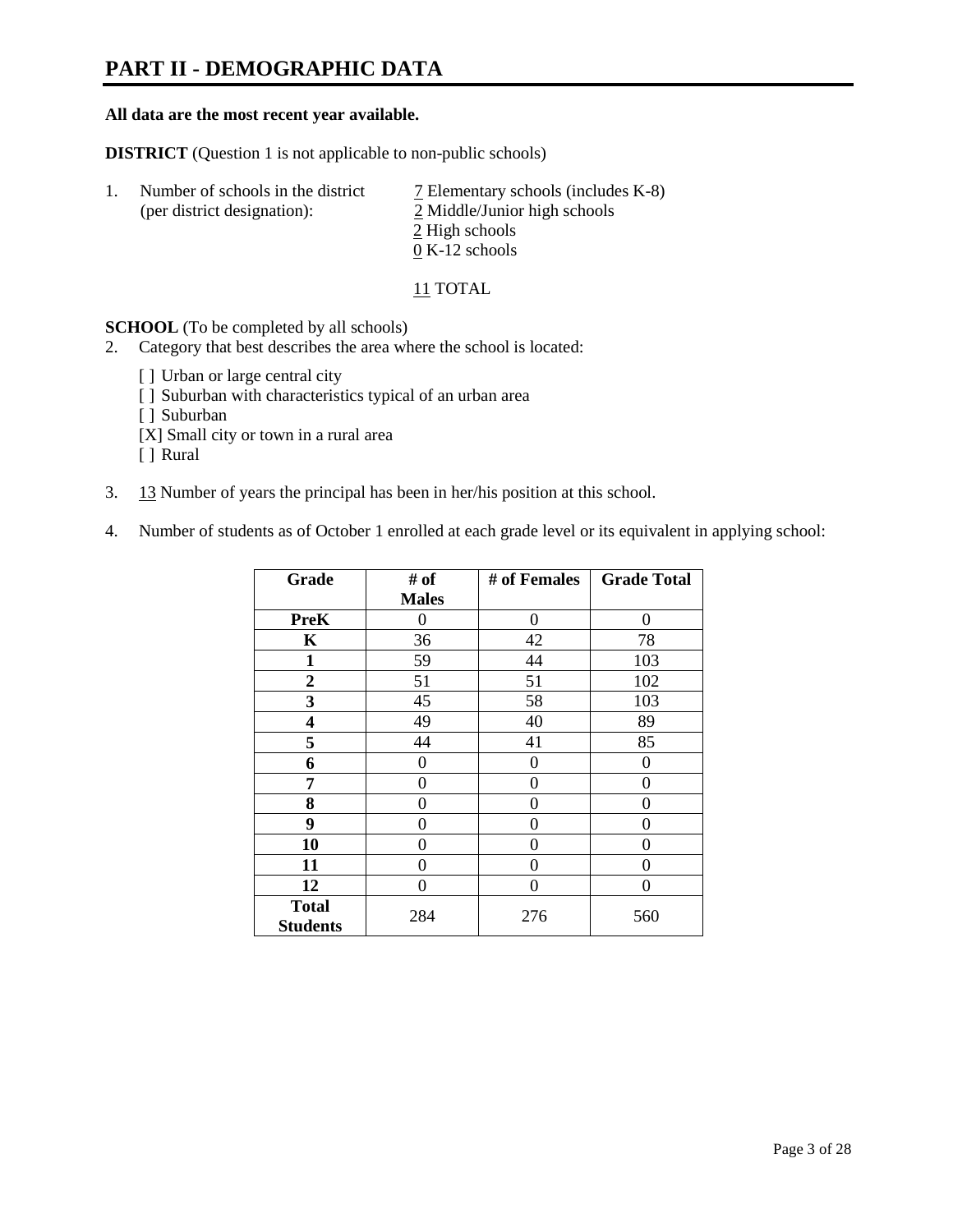5. Racial/ethnic composition of  $\qquad \qquad \underline{0}$  % American Indian or Alaska Native the school: 2 % Asian

 4 % Black or African American 4 % Hispanic or Latino 0 % Native Hawaiian or Other Pacific Islander 89 % White 1 % Two or more races **100 % Total** 

(Only these seven standard categories should be used to report the racial/ethnic composition of your school. The Final Guidance on Maintaining, Collecting, and Reporting Racial and Ethnic Data to the U.S. Department of Education published in the October 19, 2007 *Federal Register* provides definitions for each of the seven categories.)

6. Student turnover, or mobility rate, during the 2012 - 2013 year: 4%

This rate should be calculated using the grid below. The answer to (6) is the mobility rate.

| <b>Steps For Determining Mobility Rate</b>         | Answer |
|----------------------------------------------------|--------|
| (1) Number of students who transferred to          |        |
| the school after October 1, 2012 until the         | 13     |
| end of the school year                             |        |
| (2) Number of students who transferred             |        |
| <i>from</i> the school after October 1, 2012 until | 10     |
| the end of the 2012-2013 school year               |        |
| (3) Total of all transferred students [sum of      | 23     |
| rows $(1)$ and $(2)$ ]                             |        |
| (4) Total number of students in the school as      | 565    |
| of October 1                                       |        |
| $(5)$ Total transferred students in row $(3)$      |        |
| divided by total students in row (4)               | 0.041  |
| $(6)$ Amount in row $(5)$ multiplied by 100        |        |

### 7. English Language Learners (ELL) in the school: 2 %

11 Total number ELL

Number of non-English languages represented: 6 Specify non-English languages: Spanish, Ukranian, Ahmanic, Japanese, Vietmanese, Korean

8. Students eligible for free/reduced-priced meals: 31 %

Total number students who qualify: 174

If this method is not an accurate estimate of the percentage of students from low-income families, or the school does not participate in the free and reduced-priced school meals program, supply an accurate estimate and explain how the school calculated this estimate.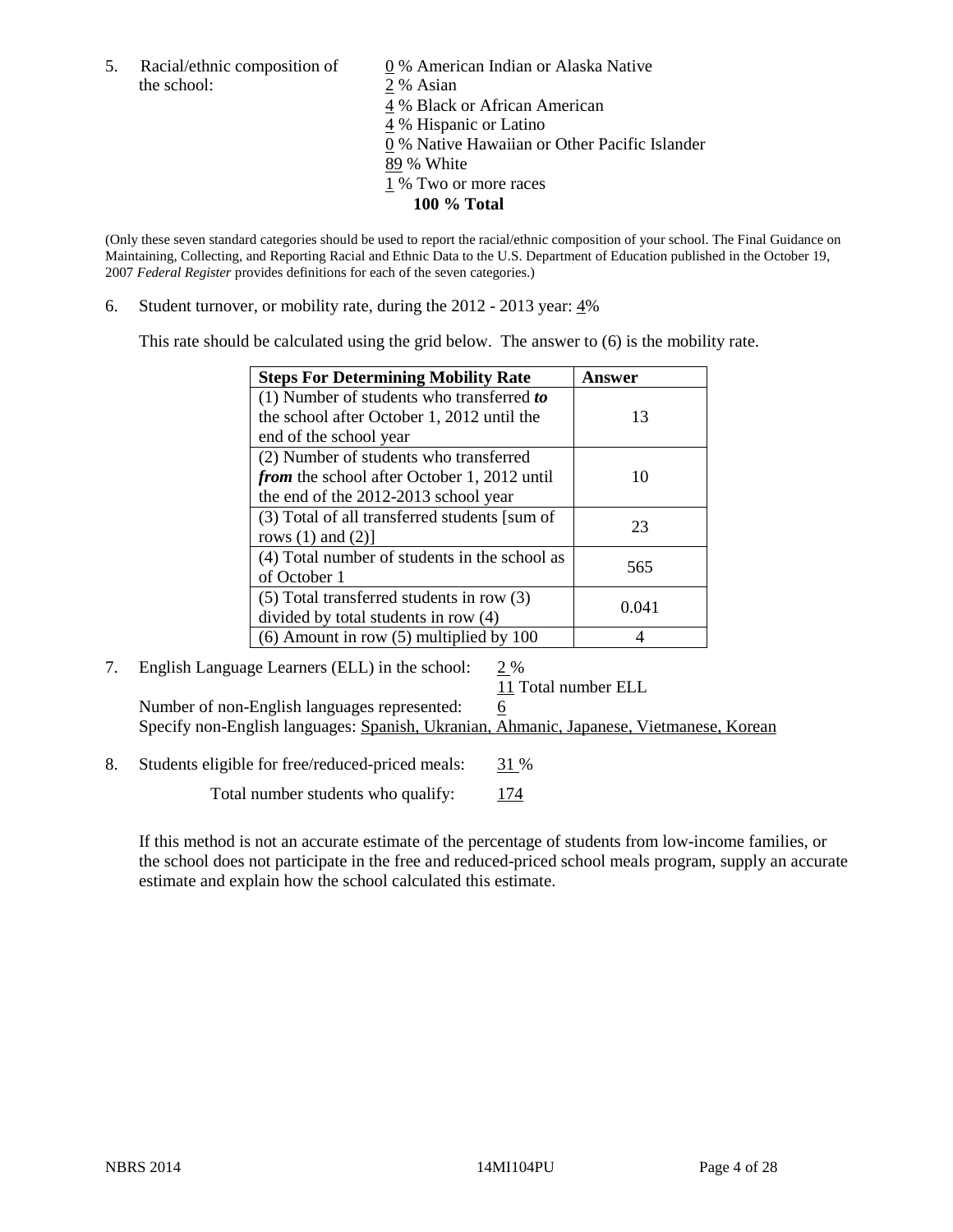42 Total number of students served

Indicate below the number of students with disabilities according to conditions designated in the Individuals with Disabilities Education Act. Do not add additional categories.

| <b>0</b> Orthopedic Impairment<br>1 Autism                      |
|-----------------------------------------------------------------|
|                                                                 |
| 3 Other Health Impaired<br>0 Deafness                           |
| 0 Deaf-Blindness<br>16 Specific Learning Disability             |
| 19 Speech or Language Impairment<br>0 Emotional Disturbance     |
| 2 Hearing Impairment<br>0 Traumatic Brain Injury                |
| 0 Visual Impairment Including Blindness<br>0 Mental Retardation |
| 0 Multiple Disabilities<br><b>0</b> Developmentally Delayed     |

10. Use Full-Time Equivalents (FTEs), rounded to nearest whole numeral, to indicate the number of personnel in each of the categories below:

|                                       | <b>Number of Staff</b> |
|---------------------------------------|------------------------|
| Administrators                        |                        |
| Classroom teachers                    | 22                     |
| Resource teachers/specialists         |                        |
| e.g., reading, math, science, special | 8                      |
| education, enrichment, technology,    |                        |
| art, music, physical education, etc.  |                        |
| Paraprofessionals                     | 10                     |
| Student support personnel             |                        |
| e.g., guidance counselors, behavior   |                        |
| interventionists, mental/physical     |                        |
| health service providers,             |                        |
| psychologists, family engagement      |                        |
| liaisons, career/college attainment   |                        |
| coaches, etc.                         |                        |
|                                       |                        |

11. Average student-classroom teacher ratio, that is, the number of students in the school divided by the FTE of classroom teachers, e.g.,  $22:1$   $26:1$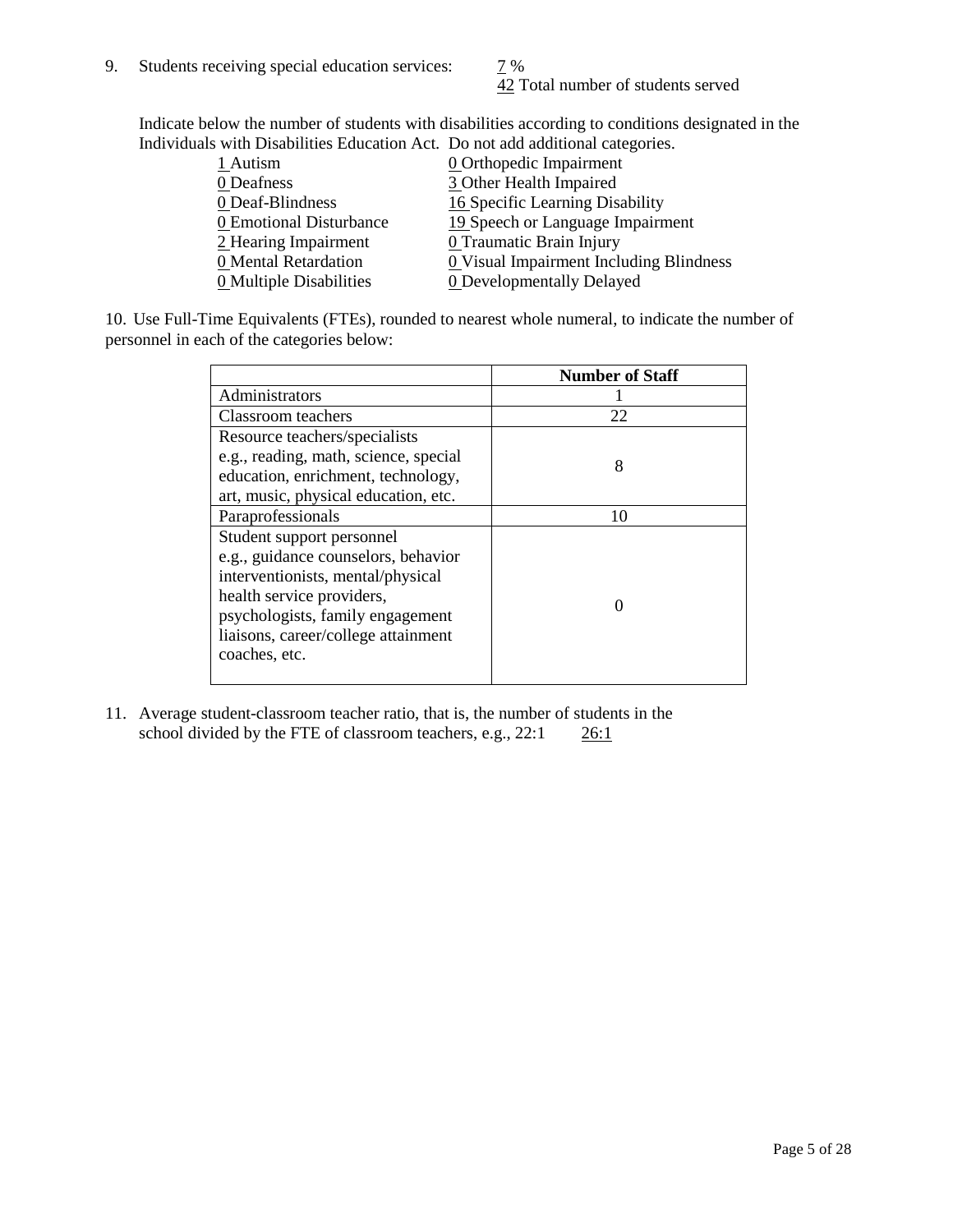12. Show daily student attendance rates. Only high schools need to supply yearly graduation rates.

| <b>Required Information</b> | 2012-2013 | 2011-2012 | 2010-2011 | 2009-2010 | 2008-2009 |
|-----------------------------|-----------|-----------|-----------|-----------|-----------|
| Daily student attendance    | ን7%       | 96%       | 95%       | 97%       | 91%       |
| High school graduation rate | 0%        | 0%        | 0%        | 0%        | 0%        |

### 13. **For schools ending in grade 12 (high schools)**

Show percentages to indicate the post-secondary status of students who graduated in Spring 2013

| <b>Post-Secondary Status</b>                  |    |
|-----------------------------------------------|----|
| Graduating class size                         |    |
| Enrolled in a 4-year college or university    | 0% |
| Enrolled in a community college               | 0% |
| Enrolled in career/technical training program | 0% |
| Found employment                              | 0% |
| Joined the military or other public service   | 0% |
| <b>Ther</b>                                   | 2% |

14. Indicate whether your school has previously received a National Blue Ribbon Schools award. Yes  $No \underline{X}$ 

If yes, select the year in which your school received the award.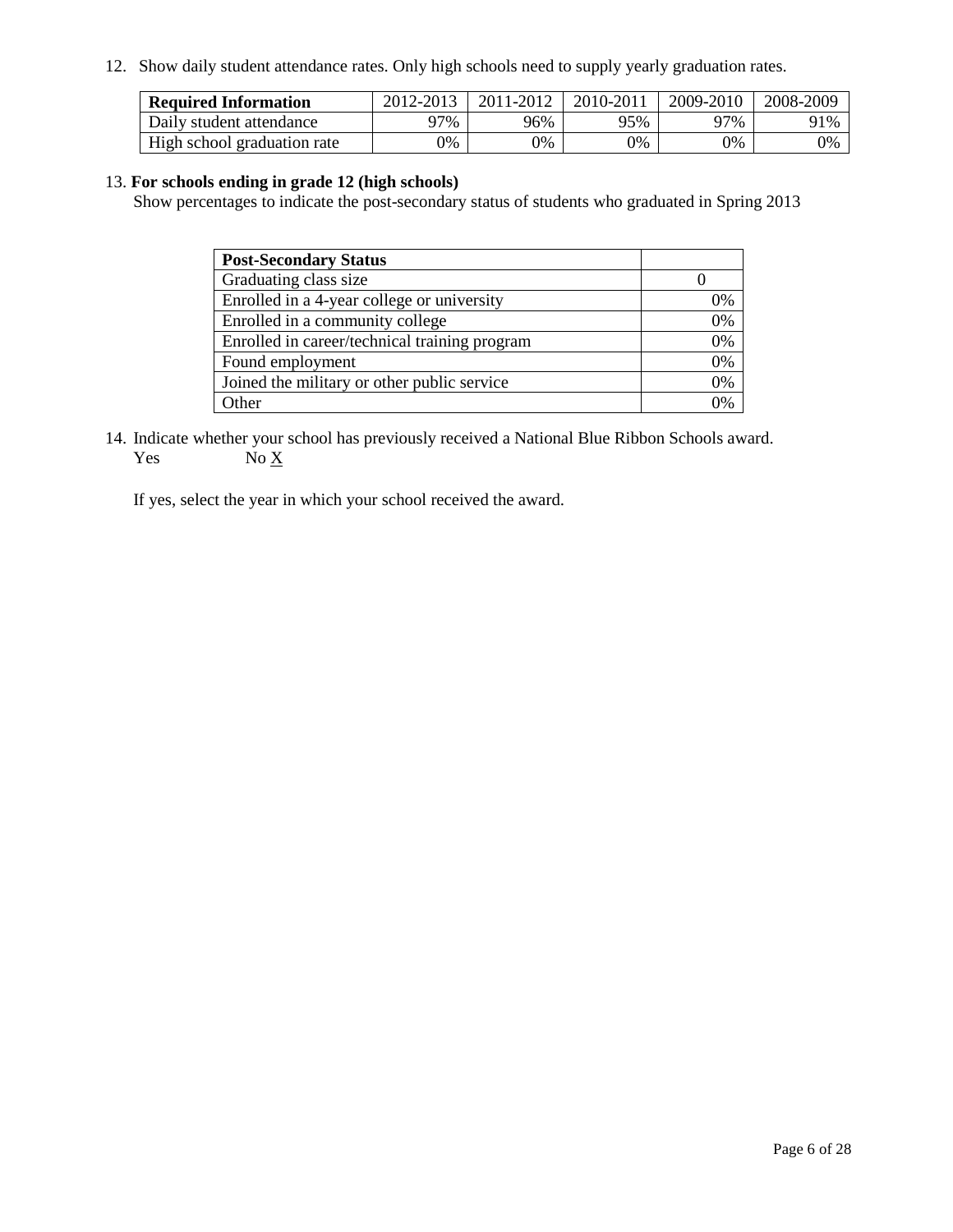# **PART III – SUMMARY**

Jamestown Elementary School is located in West Michigan and provides high quality instruction for approximately 565 students K-5. Jamestown serves a predominately caucasian community with over 35% of our families participating in free/reduced lunch programming. Although we continue to grow at a rapid pace, we strive to maintain that "small town" feeling amongst our community and families. Many families choose to re-locate to our community based upon our reputation, values and the success of our students. Statistically, Great Schools.com gives Jamestown a perfect rating and parents have commented upon this as one way they have made decisions to enroll their children at Jamestown.

At Jamestown Elementary our mission is to educate, challenge and inspire all learners to become contributing, responsible members of a global society. Through our instruction every day, we believe:

- All students can and will learn.
- We are committed to providing challenging and engaging curriculum, effective instruction and a positive, supportive environment.
- We realize that this can only be accomplished through a cooperative partnership of students, teachers, support staff, administrators, board members, parents and our community.

Every year, Jamestown Elementary reviews its curriculum practices and makes adjustments based upon data from both district and state assessments. For example, best practices based upon Marzano's strategies for effective instruction are used each day and monitored by principal. Differentiated groups are used to best meet the needs of all students and provide an engaging, challenging curriculum. Capturing Kids Hearts strategies are used daily to build community and relationships for a safe and supportive environment. Each person on our staff embraces the mindset that with the right instruction, support and classroom environment that every students at Jamestown is capable of learning at high levels. We have an active Parent-Teacher Organization that provides volunteers for many students events as well as additional funding to support activities as well as financial support for instructional supplies and technology. Parents at Jamestown volunteer thousands of hours each year to work in our classrooms and school.

Students at Jamestown Elementary continue to perform at high levels on local, state and national assessments. Hudsonville Public Schools is one of the leading districts in West Michigan for academic performance, with Jamestown Elementary leading our district in standardized achievement results for many years in a row. Our students continue to lead our district in both state and national assessment performance. Many of our resources are used to help our at-risk students achieve at higher levels. This has been a challenge for Jamestown as we continue to grow. After school content review programs provide extra support for economically disadvantaged students as well as students who scored in the bottom thirty percent on our state assessment data. This content review has proven valuable in allowing students to gain confidence and be successful in their classroom. Tutors work closely with classroom teachers to plan specific content skills based upon individual student performance.

For the past three years, Jamestown has been recognized by the Michigan Department of Education as a "Beating the Odds" school. Jamestown has also been recognized as a Rewards School, in addition to being ranked the #1 rural school in Michigan for the 2012-2013 school year. We feel these awards and areas of recognition are a direct result of the collaboration regarding instructional practices, data review that is done frequently (minimally every 6 weeks), consistency amongst our grade levels in assuring an effective spiral of curriculum as well as the concentration on our school improvement practices. These improvement strategies are implemented with validity and monitored. Philosophically, we believe "What gets measured, gets done"!

To help support students success, we embrace many opportunities to help our students achieve high levels of success both academically and socially. Some of these activities include: A school wide character program and anti-bullying campaign, after school tutoring, a summer reading program for at-risk students, open library times during the summer for all students, an intervention program that has been observed and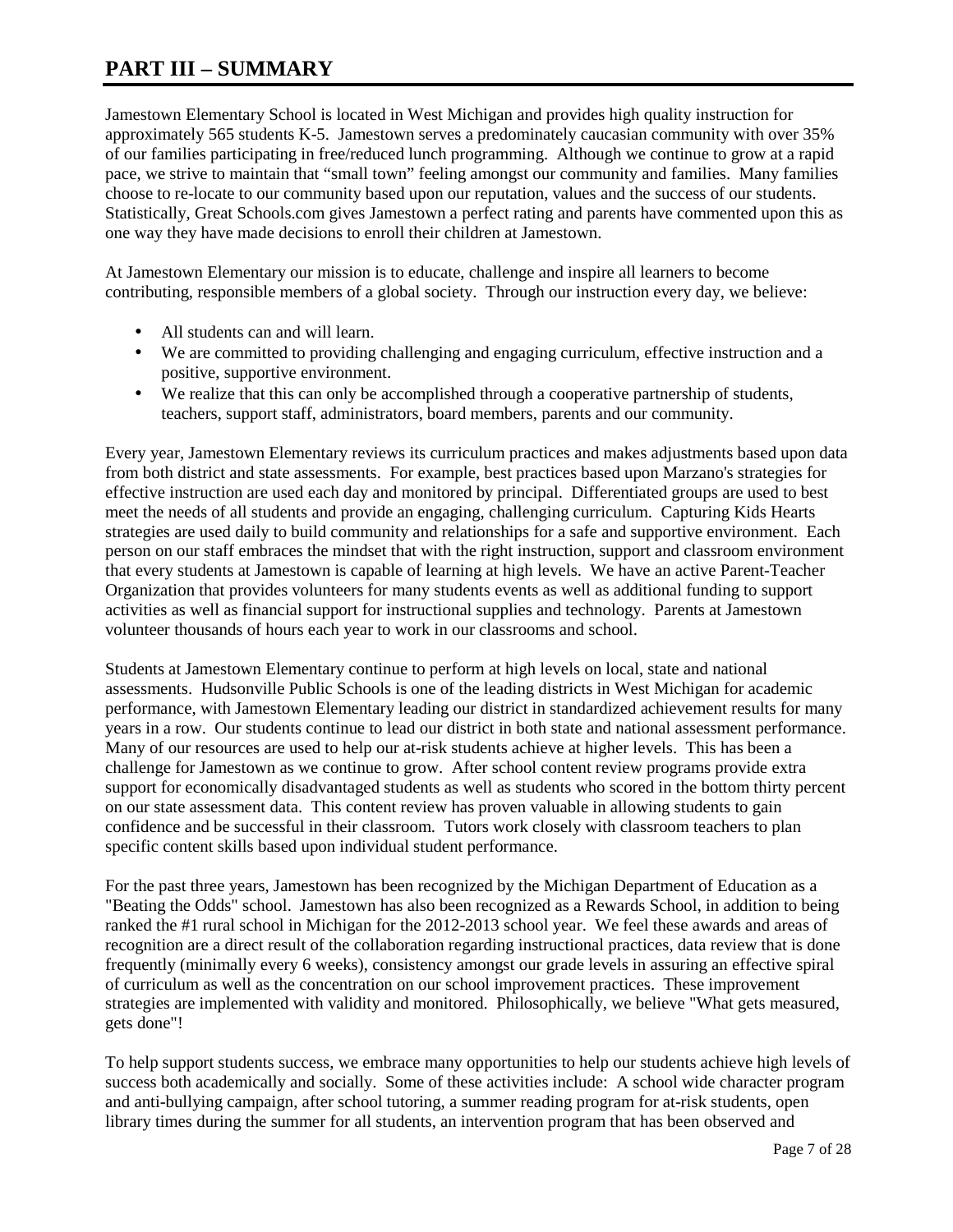presented to other schools in our area and district, Girls on the Run (GOTR) program to promote good choices and self esteem for girls in grades 3-5, a well received WatchDOGS program in which we had over 200 participants, school wide celebrations of learning, Kids Hope USA mentoring program for at-risk students, multi-age school families to promote citizenship and community amongst all our staff and students.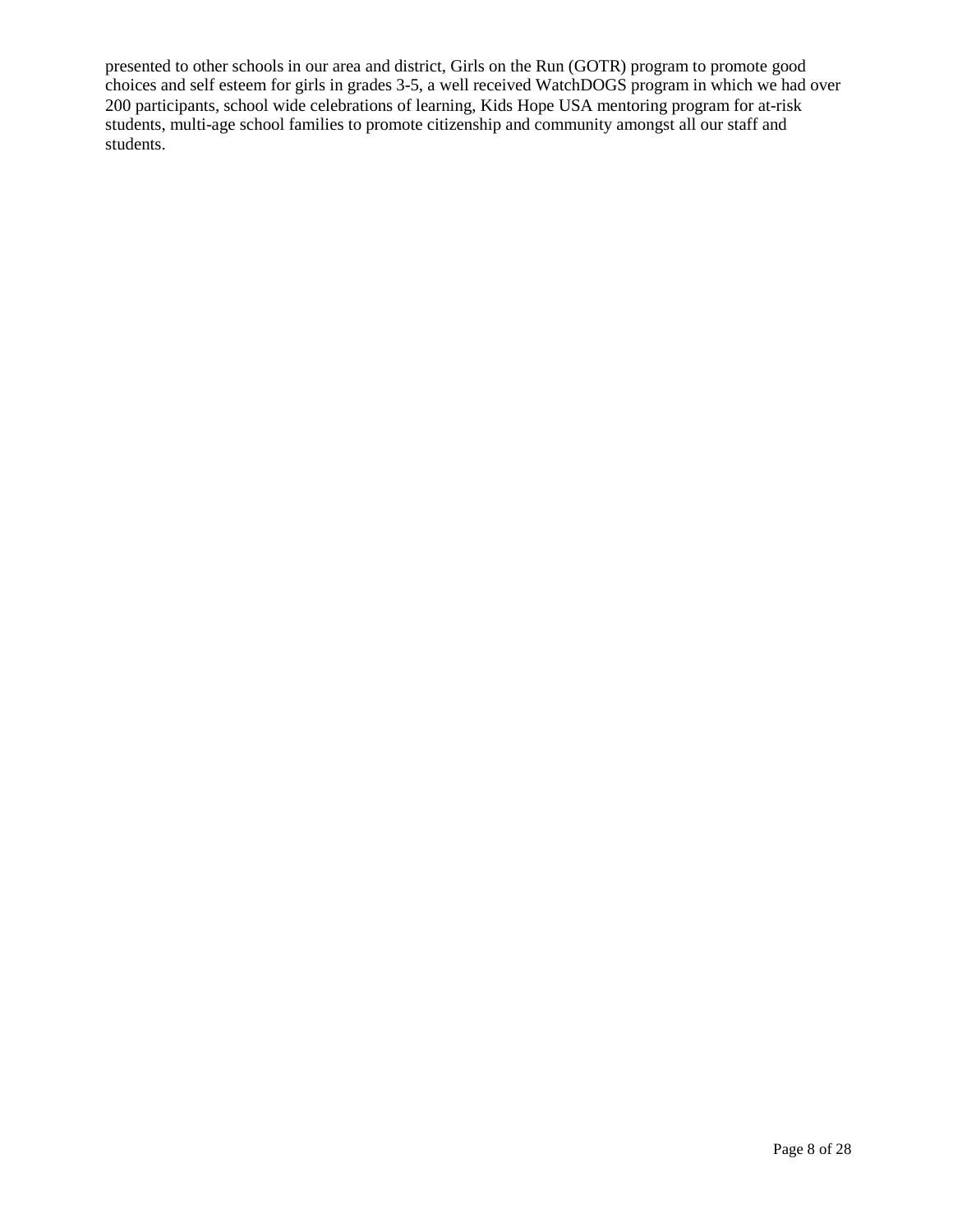### **1. Assessment Results:**

Throughout the past 5 years, our students at Jamestown Elementary have performed exceptionally well on standardized assessments. They have consistently scored significantly above the state average scores on the Michigan Educational Assessment Program (MEAP) assessment in the areas of math, reading, writing, and science. These state assessments given in 3rd-5th grade are based on state standards and expectations. The MEAP performance levels are: (1) Advanced, (2) Proficient, (3) Partially Proficient, and (4) Not Proficient. Our passing scores reflect students who have performed at levels 1 and 2. The students at these levels show a strong understanding of state content expectations.

The five year data trend shows the results of the high expectations set for every student as well as the effective instruction that occurs at Jamestown. In general, across grade levels and content areas, our students have either maintained or improved in performance. For example, in the content area of reading from 2008/09-2012/13 our scores have remained above 92% of students meeting or exceeding proficiency. Each of these years our students' reading scores were an average of 32% higher than the Michigan state average reading scores. In math, our students have also performed consistently very high, averaging above 83% of students meeting or exceeding proficiency. This has been an average of 54% higher than the state average scores for math.

With consistently high scores, we have not seen many significant gains or losses, with the exception of 2011/12 when the state of Michigan changed the cut scores in both math and ELA. Although this resulted in a decrease in scores our students still scored 26% higher in reading and 44% higher in math than the state average. Other factors that may have contributed to the minimal losses include district curriculum changes that required realigning new curriculum to state expectations. Factors that may have contributed to gains and maintenance of high performance include the implementation of a school-wide intervention block, continued common planning time to review data and make instructional decisions based on student needs, and a focus on consistent and high quality instruction such as communication of clear learning objectives.

Our challenge at Jamestown has been to maintain these high levels of achievement by all students. However, our staff has risen to the challenge. Teachers, leaders, and staff meet on a regular basis to analyze data and track trends or adjust instruction. School improvement is a major focus in our building. Each individual teacher plays an integral role on one of three school improvement teams (Academic Excellence, Home-School Relations, and School Climate). The sole purpose of these teams is to focus on enhancing student achievement while building character and developing a sense of community.

Up to the 2010-2011 school year, there has not been a significant achievement gap in any subgroup in any content area. More recently, we have noticed an achievement gap in the area of writing with our economically disadvantaged students. However, we have already been proactive in closing this gap. Our teams have addressed this in our school improvement plan and have created school-wide and specific, individual teacher goals. These goals are tracked with classroom and state student achievement data. On the 2013-14 MEAP Assessment, data has shown improvement in closing the gap for this sub group.

### **2. Using Assessment Results:**

Jamestown staff uses research-based instruction consistently by reviewing data, compiled from state, district, and classroom assessments. Through this review process and use of assessment results, staff is able to help all students reach their highest potential.

In the beginning of the year, teachers are provided assessment data from the end of the previous year. Teachers meet across grade levels to discuss student needs based on assessment results and student profiles. Students are also assessed to evaluate current performance in reading and math. For reading, we use district provided assessments such as the Fountas Pinnell Benchmark Assessment System, DRA Benchmark Assessment, Rigby Reading Assessment, and Michigan Literacy Progress Profile. In math, the previous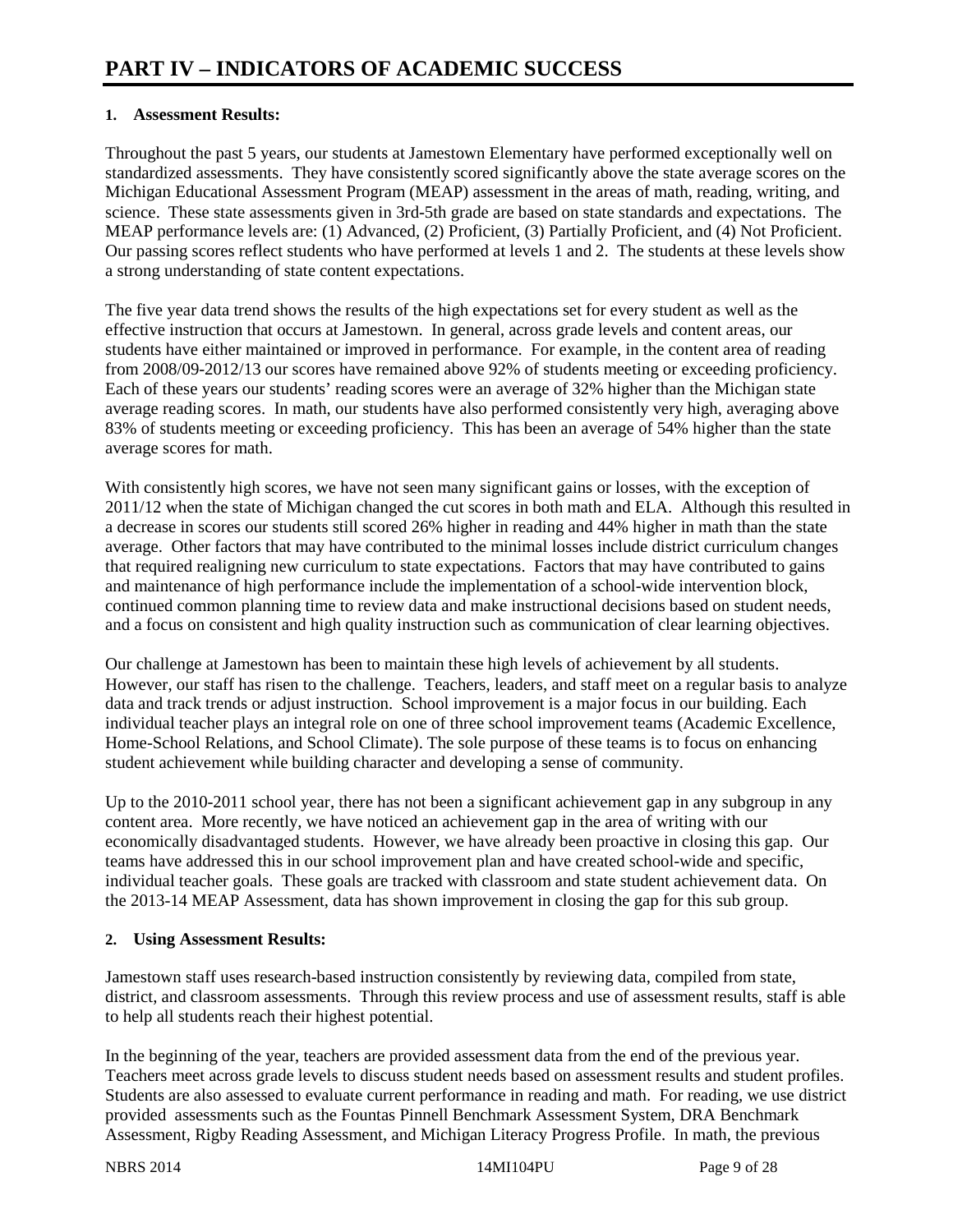grade's end-of-year district interim assessments is given at the beginning of the new year to assess students' knowledge of prior year's standards. The InQwizit computerized math screener is another tool used to alert staff of any unmastered standards. Results are also used to formulate groups of students needing additional support during the math RtI block. The InQwizit screener is revisited multiple times throughout the year to track student growth and progress. Groups are flexible and differentiated in order to meet all students' needs.

As students are assessed throughout the year, grade level teams and building specialists review the data to monitor progress, ensuring that classroom-based instruction (Tier 1) meets all students' needs. If it is determined that a student has not yet mastered the intended objectives, our school's RtI team is consulted for a Tier 2 intervention planning meeting. This team is comprised of a psychologist, social worker, speech pathologist, special education teacher, reading specialist, principal and the grade level teachers. Ideas for more intensive/specific interventions are generated, and the logistics of implementing those strategies are formulated. As interventions are implemented, the student's progress is monitored and shared with the team. Follow-up meetings are scheduled to review progress and readjust interventions as needed every 4-6 weeks. At these meetings, it may be determined that the student needs more intensive intervention resulting in a Tier 3 referral and possible further testing.

Once MEAP data is shared by the state to our school, second through fifth grade teachers analyze the results and assess how this will impact their teaching for the remainder of the year. They specifically focus on items where 25% or more of students scored less than proficient. These areas are compiled and shared among grade levels to guide teachers in modifying their instruction to assure secure learning for our students. This item analysis information is also used to adjust our school improvement plan in order to focus on areas of weakness.

This information is communicated to stakeholders through a variety of means. We use newsletters, emails, phone calls, report cards, conferences, parent curriculum nights (by grade level), Title 1 Parent Information night, and our annual report. Parents and the community also have access to the Jamestown (http://jamestownelementary.edublogs.org) and district (http://www.hudsonville.k12.mi.us/HPS/) websites.

### **3. Sharing Lessons Learned:**

Jamestown Elementary School has shared its successes within Hudsonville Public Schools, as well as other area districts on a continuous basis. Examples of this include peer observations, instructional rounds, site visits from local administrators and educators, monthly grade level curriculum meetings, staff learning sessions, principal meetings, school district professional learning, and local ISD curriculum workshops. Jamestown Elementary prides itself in sharing new ideas and successful programs being implemented in the school and district.

Peer observations provide opportunities for teachers to learn from and observe their colleagues throughout the district. This allows for sharing of knowledge and ideas in order to grow as professionals. Instructional rounds are a focused way for Jamestown educators to display their knowledge and improve instruction by getting explicit feedback on a specific area. This allows us to share data and inform professional development throughout the district. Several area districts have also visited Jamestown to observe instructional practices in Reading and Writing Workshop. The purpose of these visits has been to learn from the observed instruction so they can in turn implement those practices within classrooms in their own district to increase student achievement.

Jamestown shares creative solutions on how to overcome economic constraints. An example of this, is the sharing of systematic content review practices at grade level meetings with identified Title 1 schools. The purpose of this collaboration was to share our successful content review program, in order to minimize the gap for economically disadvantaged students and to provide further support. Monthly staff learning sessions and principal meetings provide a forum for sharing successes, strengthening pedagogy and expanding content knowledge. Teachers collaborate and share successful learning strategies. Topics we've recently focused on include: best practices, feedback, and conferring. Local ISD workshops and district professional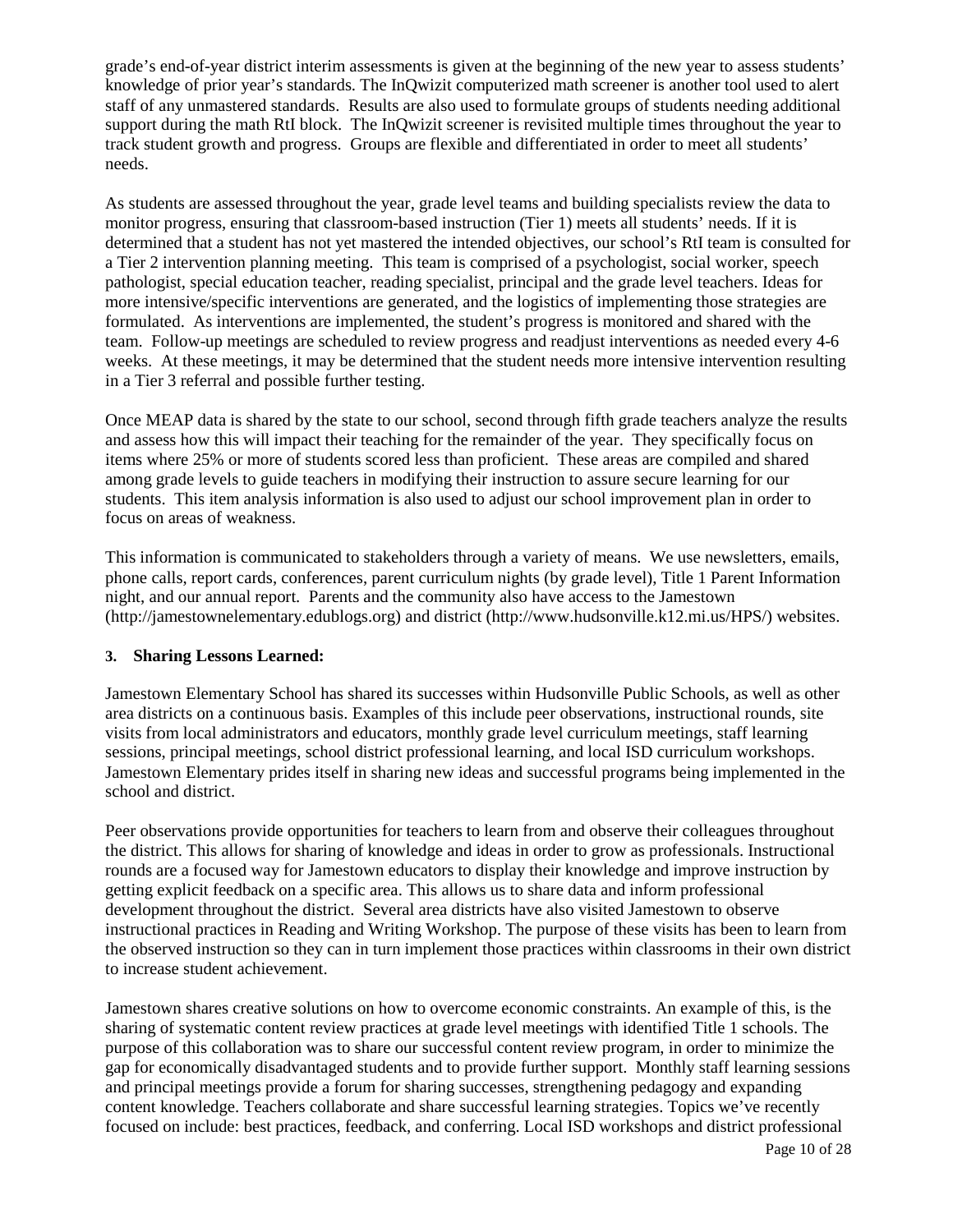development have allowed educators at Jamestown to communicate knowledge and expertise.

Jamestown Elementary has been a leader in the local community. We welcome the opportunity to share our lessons learned and we purposefully seek out new opportunities for growth and collaboration with professional learning communities. As educators, we highly value the insight we gain from others, as well as the ability to extend our knowledge to optimize student learning.

### **4. Engaging Families and Community:**

Jamestown Elementary has been intentional and proactive about involving family and community members in a variety of ways to enhance student success and school improvement.

Home-School Relations Team: This team is comprised of teachers from each grade level. The sole purpose is encouraging the relationship between home and school by planning purposeful events to bridge the gap between school and home; empowering parents to take an active role in their child's success. Research shows this has a direct impact on achievement.

Community Outreach Programs: Students participate in local, state, and global service projects. An example is food drives for: Hand2Hand, Kids Food Basket, and His Harvest Stand. Students learn the importance of serving others and thinking beyond themselves. They also learn that it is important to contributing to a global society in a manner that promotes citizenship.

Parent Advisory Team: This team is comprised of parents and school leaders. The purpose is to provide a forum to discuss curriculum changes, school climate, assessments, and various school improvement initiatives that drive student achievement. Jamestown values the input of parents!

Summer Reading Program: A targeted program for economically disadvantaged students to maintain reading achievement over the summer and minimize regression.

Celebration of Learning Nights: This provides an opportunity for students to showcase their content knowledge to families and the community. Purposeful activities are designed to provide a venue for parents to be a partner in their student's achievement. Jamestown also partners with Grand Valley State University to provide parents and students with current, research-based activities that use manipulatives and other math practices.

Grade Level Parent Nights: Parents are invited into the classroom to learn specific tools in content areas to aid student academic success at home.

Parent Communications: Blogs, newsletters, conferences and other medium keep parents informed about current curriculum standards and academic/behavioral progress of each student. Parent-Teacher conferences are scheduled at least twice per school year for each student. Our school strives for 100% attendance for all students to continue high levels of communication on each child's progress.

be nice.: A partnership with the Kent County Mental Health Foundation to educate students and community members on effective ways to promote a safe and civil school and community environment. This in turn positively impacts student achievement.

Girls on the Run: A positive youth development program, that promotes confidence emotionally, socially, physically, and academically.

Watch D.O.G.S (Dads Of Great Students): Positive male role models interact with students academically as well as socially.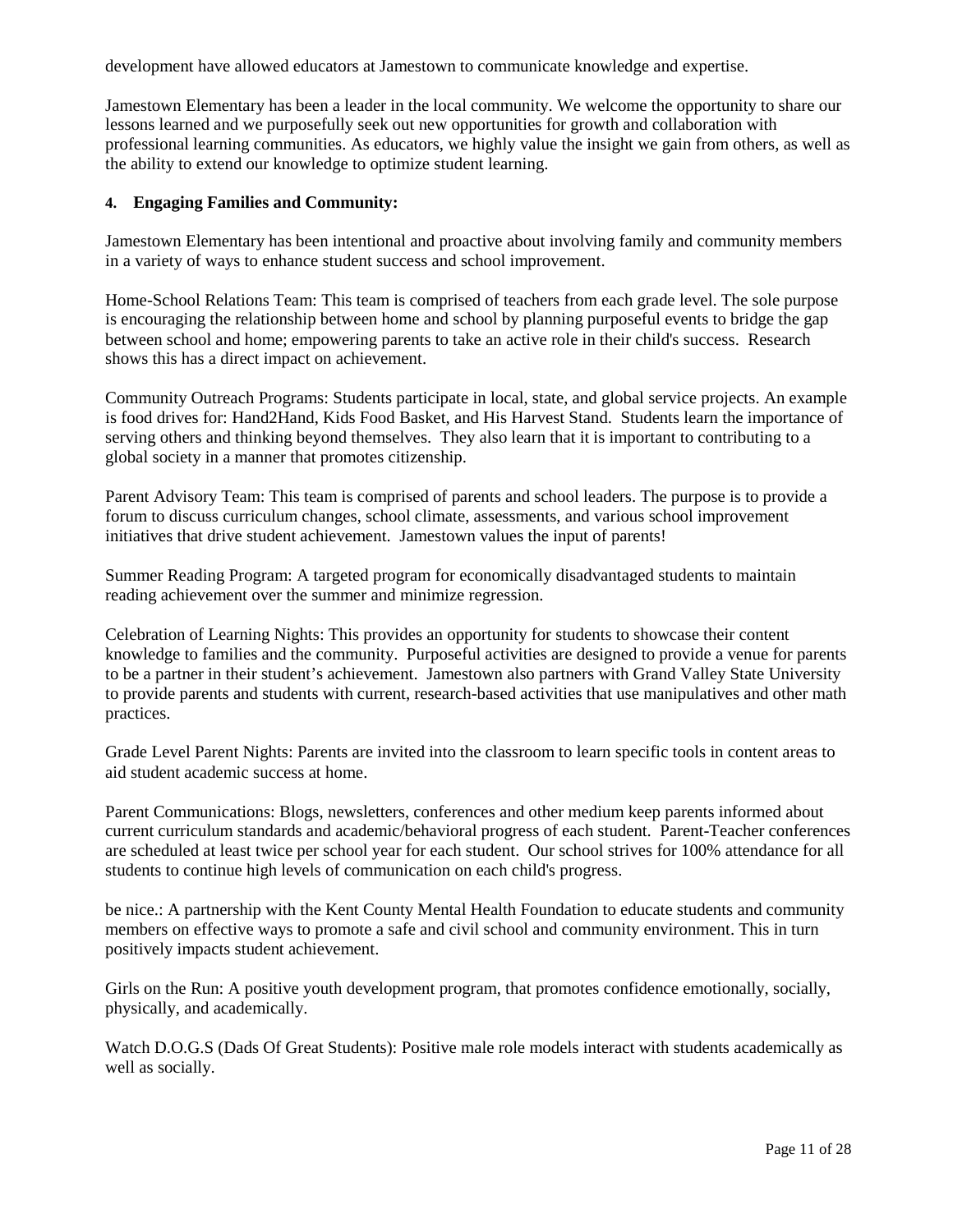# **1. Curriculum:**

Jamestown Elementary has adopted the Common Core curriculum for ELA and math. All of our curriculum areas are designed to meet the diverse needs of students. This follows a scope and sequence from kindergarten through high school, allowing students to progress along a continuum of learning.

English Language Arts instruction is aligned to Common Core standards. There are building wide expectations for time spent on both reading and writing, with the majority of time reserved for students' independent practice. Students are assessed in reading every six weeks, beginning the first week of school, to determine their levels of proficiency. This information is used to guide daily instruction during our readers' workshop model of reading instruction. Students are given learning targets which they will then implement in their reading at their own independent reading levels. Many opportunities are given during workshops for students to talk and listen with peers to strengthen speaking and listening skills. Writing also follows a workshop model. Writing instruction aims to give students strategies that they can use independently. Both reading and writing workshops follow Lucy Calkins' work with the Teacher's College Reading and Writing Project. Skills/genres are revisited multiple times per year. Narrative, informational and opinion writing are the focus of all grades (K-5) to better prepare students for college readiness.

The math program is aligned to the Common Core and follows the Math Expressions curriculum. This curriculum relies heavily on picture representation to teach skills. Lower elementary focuses on number sense while upper elementary focuses on a problem solving methodology more than rote memorization of computation. There is a greater emphasis on the ability of students to explain their reasoning. Our math program is structured to allow support for students that are not meeting grade level standards. In addition, we have programming to challenge advanced upper elementary students who have already demonstrated knowledge of current grade level standards.

Science instruction is aligned to the Michigan Science Grade Level Content Expectations and uses inquirybased learning. Many units start with a guiding question that becomes the focus of the unit. Jamestown also has an increased focus on teaching the scientific method in all grade levels and uses it to develop a greater understanding of scientific concepts. Informational reading and writing are integrated within this content area.

Our social studies curriculum is aligned to the Michigan Grade Level Content Expectations. Each grade level focuses on the social studies strands of history, geography, civics, economics, and public discourse within their particular focus. Kindergartners focus on their relationship with others; first grade expands that to their families and school; second grade moves beyond that to their local community; third grade focuses on Michigan studies; fourth grade takes a regional look at the modern United States; all leading to fifth grade and a historical focus of the United States.

Our music, art and physical education programs focus on skills to help students be well-rounded people. Music and art standards are based on Michigan standards (Michigan Standards, Benchmarks, and Grade Level Content Expectations for Visual Arts, Music, Dance, and Theater). Physical Education standards are based on the Michigan Physical Education Standards and Benchmarks. At the district level, each subject has developed a sequential curriculum within the state framework.

The technology standards are currently taught by classroom teachers during scheduled computer classes. These are state standards divided into K-2 and 3-5 strands. Students use technology to collaborate and communicate, as well as for reinforcing basic skills, research, problem solving, and critical thinking.

One unique area in our instruction is our focus on character education. This is taught through our "school families," which are multi-age groups (K-5) assigned to each staff member. Students are instructed about topics like anti-bullying and appropriate social skills. School families meet monthly and support our school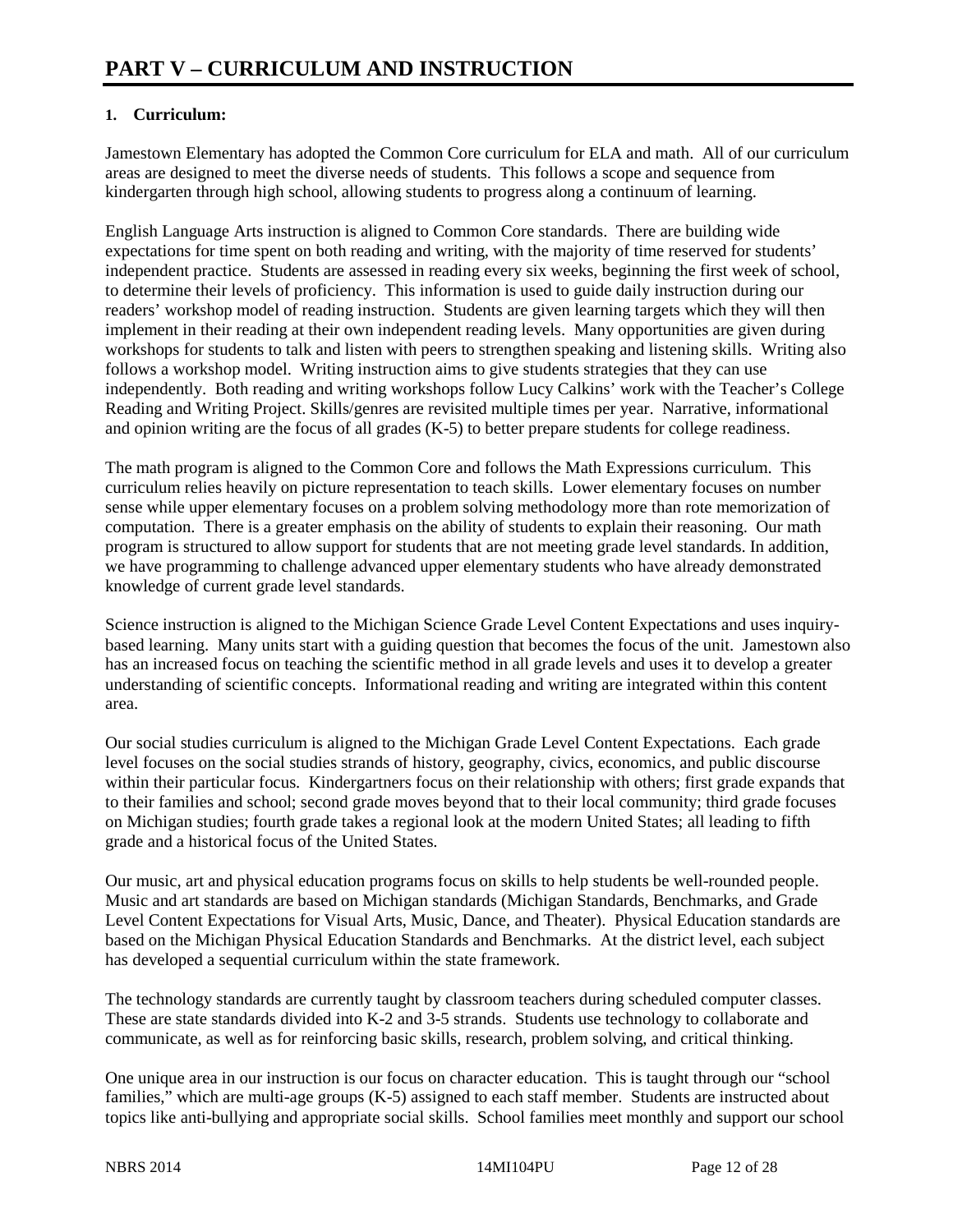wide "be nice" curriculum from the West Michigan Community Mental Health Foundation. Behavior expectations are also reinforced through class meetings.

### **2. Reading/English:**

Utilizing a researched based approach, our staff's instructional methods include guided reading within a workshop model. In grades K-2, at least 90 minutes each day is dedicated for reading instruction while in grades 3-5 at least 60 minutes is reserved. Reading workshop begins with a short, focused mini-lesson including a clear learning objective based on grade level standards. Mini-lessons, based on Common Core Standards, incorporate authentic texts from a variety of genres, feature modeling by the teacher, and provide active engagement for students to practice a skill or strategy before independent reading. The majority of time is used for students to apply the specific skill or strategy during independent reading time with books at their independent reading level.

Teachers confer with students during independent reading to formatively assess understanding of the learning objective as well as to provide individualized instruction as needed. For example, students are often divided into skills-based groups using assessment data. Additional skills such as sight words, decoding strategies, phonics, comprehension, and fluency are also taught in flexible groups. In addition, one of our goals is to integrate reading into several academic areas (math, science, and social studies) with a conscious effort given to balance fiction and nonfiction texts.

Teachers use the Fountas-Pinnell Benchmark Assessment System and Rigby Benchmark Assessment System to assess independent reading levels for all students. These assessments provide information on students' ability to comprehend, decode text and read fluently. Michigan Literacy Progress Profile (MLPP) is also used to assess phonemic awareness. For students who are below grade level expectations, progress is closely monitored every 4-6 weeks to determine effectiveness of interventions and adjust instruction as needed.

As part of our Tier 2 interventions, students in grades 1-3 not achieving grade level expectations meet with the reading specialist. Students at or above grade level benchmark expectations will be assessed minimally three times each year. For accelerated readers, instruction is differentiated in the classroom. Students are provided texts at their level, and a variety of genres are used to practice the skills (comprehension, inferring, characterization) taught during the mini-lessons. Additionally, our Scholastic Reading Counts program is offered in grades 3-5. This program is designed to encourage intrinsic motivation amongst our students.

### **3. Mathematics:**

Our daily math instruction is a 60-90 minute block of time. This time includes a lesson, guided practice, independent practice, fact fluency practice, progress monitoring (RtI), and assessments. We use the Math Expressions curriculum, which is aligned to Common Core standards. Students in the lower grades use concrete manipulatives to understand math concepts. This helps solidify number sense and allows transition to more abstract thinking. There is a greater emphasis on student ability to explain their reasoning. This is taught through math conversations with partners and as a whole class. At times, students are also asked to explain their reasoning through written constructed responses.

As a way to emphasize important math vocabulary, all grades are now compiling grade specific math vocabulary into a binder that will follow students from grade to grade. Each student maintains his/her own binder, which includes a student-friendly definition of key math vocabulary, as well as a visual representation of the term. It is our expectation that students will utilize and revise these words as they move through grade levels and increase their depth of knowledge. We expect that they apply these words in their written explanations.

Assessment is an important part of our math curriculum, both formatively and summatively. On a daily basis, teachers utilize strategies to assess student understanding of math learning objectives. Quick checks, unit quizzes, and unit tests are frequently used to monitor progress. Interim math assessments are also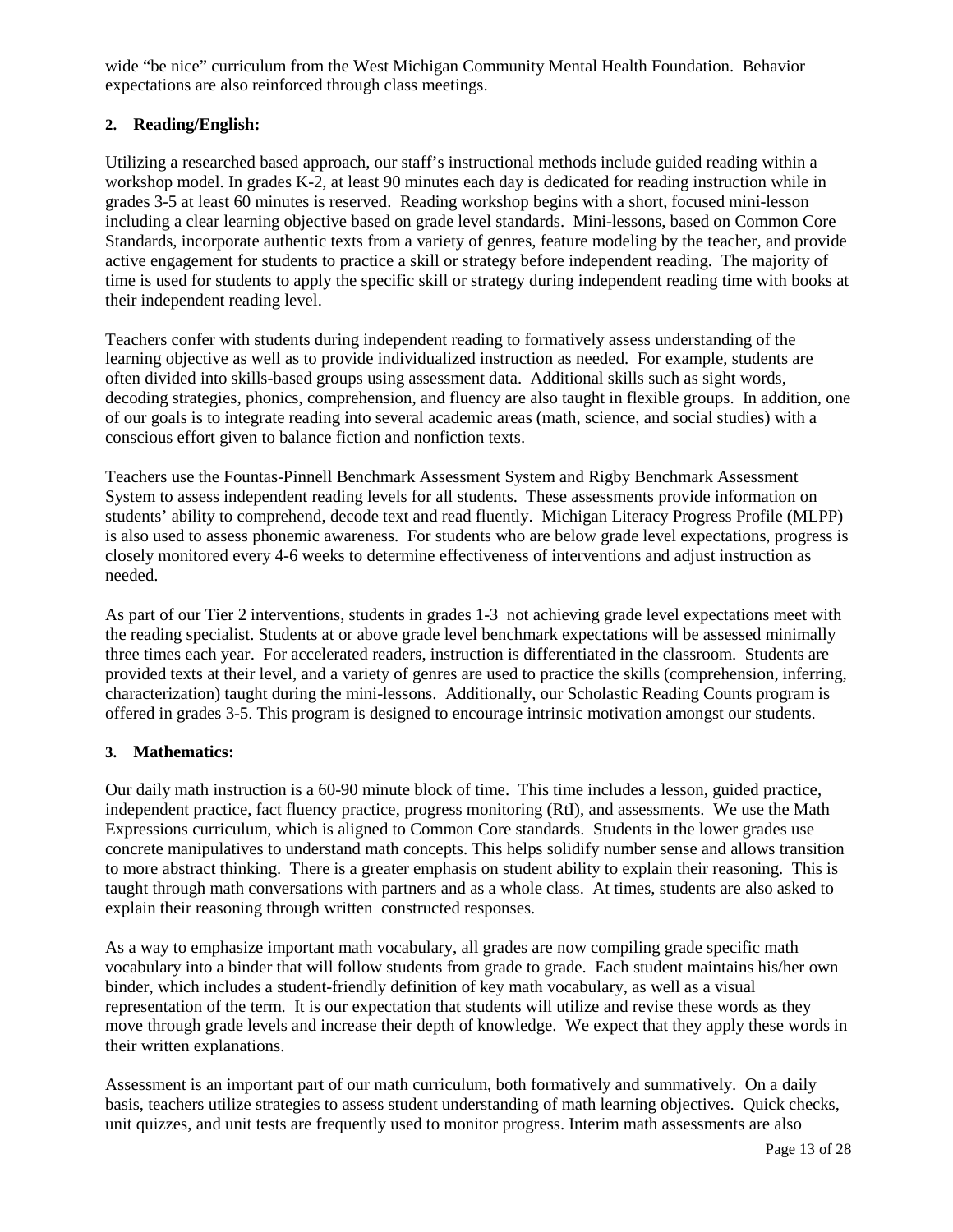administered three times each year. Often these assessments determine flexible groupings and allow for further differentiation.

These assessment results are frequently reviewed by teams to help all students succeed. Those students struggling with math concepts are re-taught and provided additional practice during core math instruction as well as during a separate math intervention block. Progress is monitored closely when intervention is provided.

We also have a program to challenge advanced upper elementary students who have already demonstrated knowledge of current grade level standards. Programming is differentiated based on students' knowledge of core math skills. Extension opportunities are provided for these students.

### **4. Additional Curriculum Area:**

Jamestown's mission statement focuses on academic success that includes high expectations for all. Our exemplary writing program is a vital component in achieving this mission. Daily, teachers dedicate nonnegotiable time to writing workshop that follows a district calendar and exposes students to all writing genres. This subject was specifically highlighted as a focus area to improve writing skills that were noted as a relatively weak area, especially for students who are economically disadvantaged. A comparison between state and school writing scores showcases our solid performance in this academic area, justifying the rationale.

All teachers follow a writing workshop model that includes the following components:

-Learning Target: Conveys to students what they will be learning and connects to prior learning. These learning targets are based on Common Core State Standards.

-Mini-Lesson: Teaches strategies, concepts, or techniques using direct instruction and modeling.

-Guided Practice: Checks for understanding specific to learning target before students are expected to practice independently.

-Independent Practice: Provides students with time to practice strategies.

-Conferring: Provides an opportunity for deeper conversation between teacher and student to guide instruction and assess learning.

-Sharing/Closure: Closes the workshop by synthesizing learning. Revisits key lesson components, checks for understanding, and assesses progress toward the learning target.

For each genre unit, students complete a pre and post assessment writing piece. These assessments are scored using a comprehensive writing rubric provided by the district. The data from these assessments is used to tailor mini-lessons and conferences to address identified areas of weakness. Conferences with individuals and small groups are differentiated to instruct students at their current writing level.

The writing workshop is unique because it allows for integration across the curriculum. Students become proficient in narrative, opinion, and informational writing skills that will prepare them for career and college readiness expectations in the 21st century.

#### **5. Instructional Methods:**

Jamestown Elementary has high expectations for all learners and differentiates instruction frequently. Given the diverse population of our learning community, we seek out new approaches to offer the best tailored instruction for each individual student.

Our staff is committed to differentiate instruction based on formative and summative assessment data. Continuous progress monitoring and flexible groups are utilized and allow us to offer optimal instruction across content areas. Based on student needs, various grouping options are used for instruction: one to one, small group, flexible groups, whole group, like ability and mixed ability.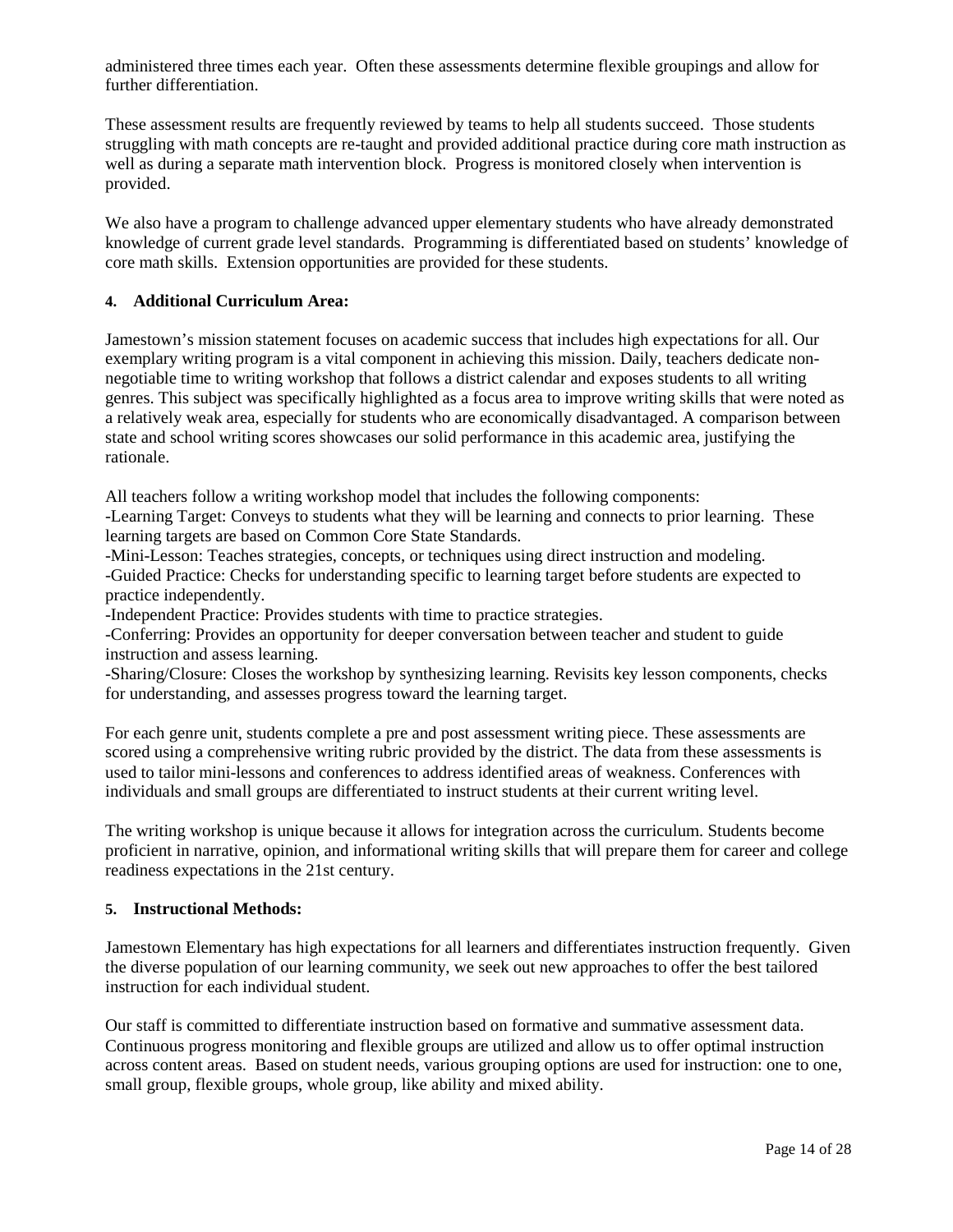The workshop model for reading and writing lends itself to differentiation for all learners. For example, conferencing with students allows teachers to reteach and/or provide enrichment opportunities based on where they are functioning as a reader and writer. In addition to core curriculum, reading support services are offered for students in grades K-3. In math, differentiation is approached in many different ways to accommodate the needs for each grade level. Some examples across the grade levels include leveled math groups, leveled exit tickets, leveled activities, independent practice tasks, and small groups. For grades 1-5, a block of time is set aside for math intervention. During this time, concepts are re-taught and/or reviewed to solidify students' understanding. This time can also be used to enrich current math concepts. Students have also been able to advance into higher math grades. Due to recent budget constraints, our gifted and talented consultant positions have been eliminated.

Teachers incorporate technology in various formats (Apple TV, iPads, blogs, laptops, iPods) and provide a variety of different learning opportunities. Students use technology to create projects, assimilate information, present skills, conduct research, and foster communication.

At Jamestown we recognize and appreciate that students come to us with different knowledge, readiness skills, and learning styles which encourage us to continue to evolve our differentiation opportunities.

### **6. Professional Development:**

At Jamestown Elementary, we pride ourselves in the ongoing professional development provided by the district to help cultivate highly effective teachers. Each school year, a minimum of five days are devoted to staff development. Each professional development day is focused around student learning and achievement strategies.

The district surveys the staff to assist in targeting professional development activities that will be most meaningful and relevant to teachers in their quest to support student achievement. Using research-based best practices is also a priority when addressing school improvement. Examples of professional development include: Common Core alignment, monthly grade level collaboration meetings across the district, and math, reading, and writing workshops provided by our local intermediate school district. Staff learning sessions are centered around Common Core State Standards. Staff members actively participate in researching and presenting the latest practices for highly effective teaching. Each year we are flexible in identifying different challenges, and utilize professional development opportunities to address, research, and implement teaching strategies to improve the area of focus.

Two years ago it was noted that there was a discrepancy in our MEAP scores when comparing our fraction scores to the rest of the math scores. As a result, our building focused on enhancing fraction instruction throughout the year with each grade level identifying a specific fraction objective. Each grade levels' objective spiraled and built upon the previous grade level's objective. Due to this extra focus, there was a definite increase in the following year's MEAP fraction scores, demonstrating a correlation between the professional development and student achievement.

Currently, our building professional development is focused on math vocabulary. It has been noted that economically disadvantaged students have shown challenges in acquiring the necessary math vocabulary needed to be successful. Although our focus is on economically disadvantaged students, each learner will benefit from this extra support. In order to achieve this goal, we have implemented math vocabulary binders in grades K-5. Grade levels are adding math vocabulary words, descriptions, and pictures to the binder. Each student's vocabulary binder will travel with them through the grades. Subsequent grade levels will add new math vocabulary, and revise old definitions as students explore these concepts at a deeper level. Another purpose of these binders is to use common math vocabulary language across grade levels.

Jamestown Elementary is invested in growing life-long learners in a professional learning community that draws from many resources.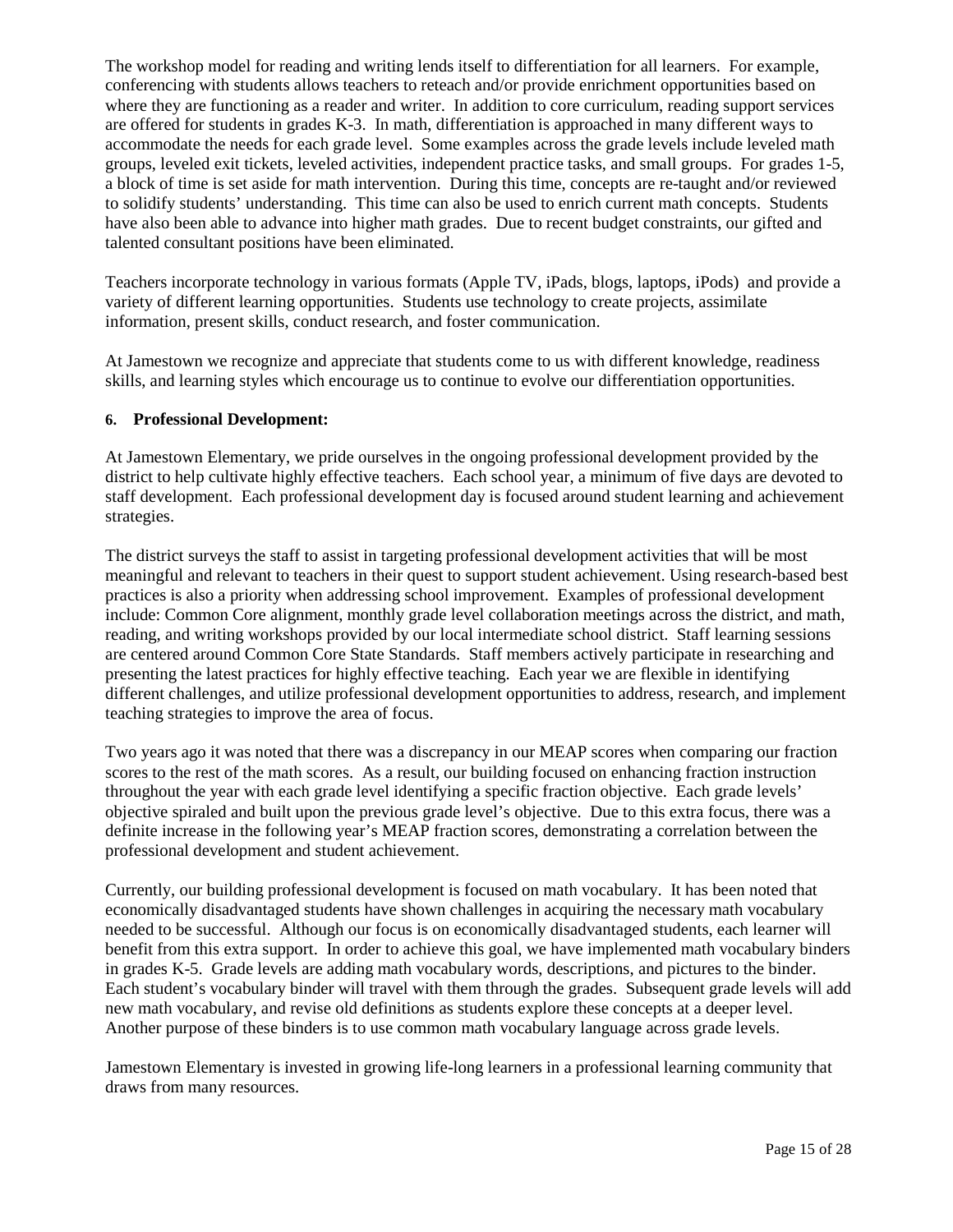### **7. School Leadership**

Jamestown Elementary prides itself in being a true professional learning community (PLC). We embrace a shared leadership philosophy, which has a greater impact on student success. Members of the teaching staff are involved in the school improvement process being trifurcated into the following teams: Academic Excellence, Home School Relations, and School Climate. These teams are comprised of grade level and department representatives who are then responsible to disseminate information back to their colleagues.

The Academic Excellence Team evaluates yearly performance data and utilizes this information to guide instruction, monitor Title I compliance data, and create our annual School Improvement Plan, which is submitted to the Michigan Department of Education. The Home School Relations team organizes and coordinates curriculum nights that involve our families and community. These events take place both during and outside of the school day. The School Climate team coordinates programs such as character education (be nice/anti-bullying), our school-wide behavior plan, School Families (monthly multi-age small groups), Watch D.O.G.S. and community outreach service projects.

The principal views his role as an educational leader and supports teachers, students, and parents to help children achieve high levels of success. School leadership is not a top down structure, but a collaborative approach. However, staff understands there are times in which decisions must be made and support the principal knowing decisions are based upon what is best for students. Professional development is an expectation that is facilitated by the school principal and shared amongst colleagues. The principal provides current research-based practices in the form of articles, presentations, book studies, team presentations relating to current educational practice (Common Core) above and beyond district expectation. Staff implement these practices in a timely manner to stay current in strategies that impact student achievement.

Teachers understand the importance of working collaboratively to evaluate student data and determine flexible groups, provide fidelity/validity in assessments, and provide consistency in what they teach. Teachers are expected to utilize common planning time to achieve these goals.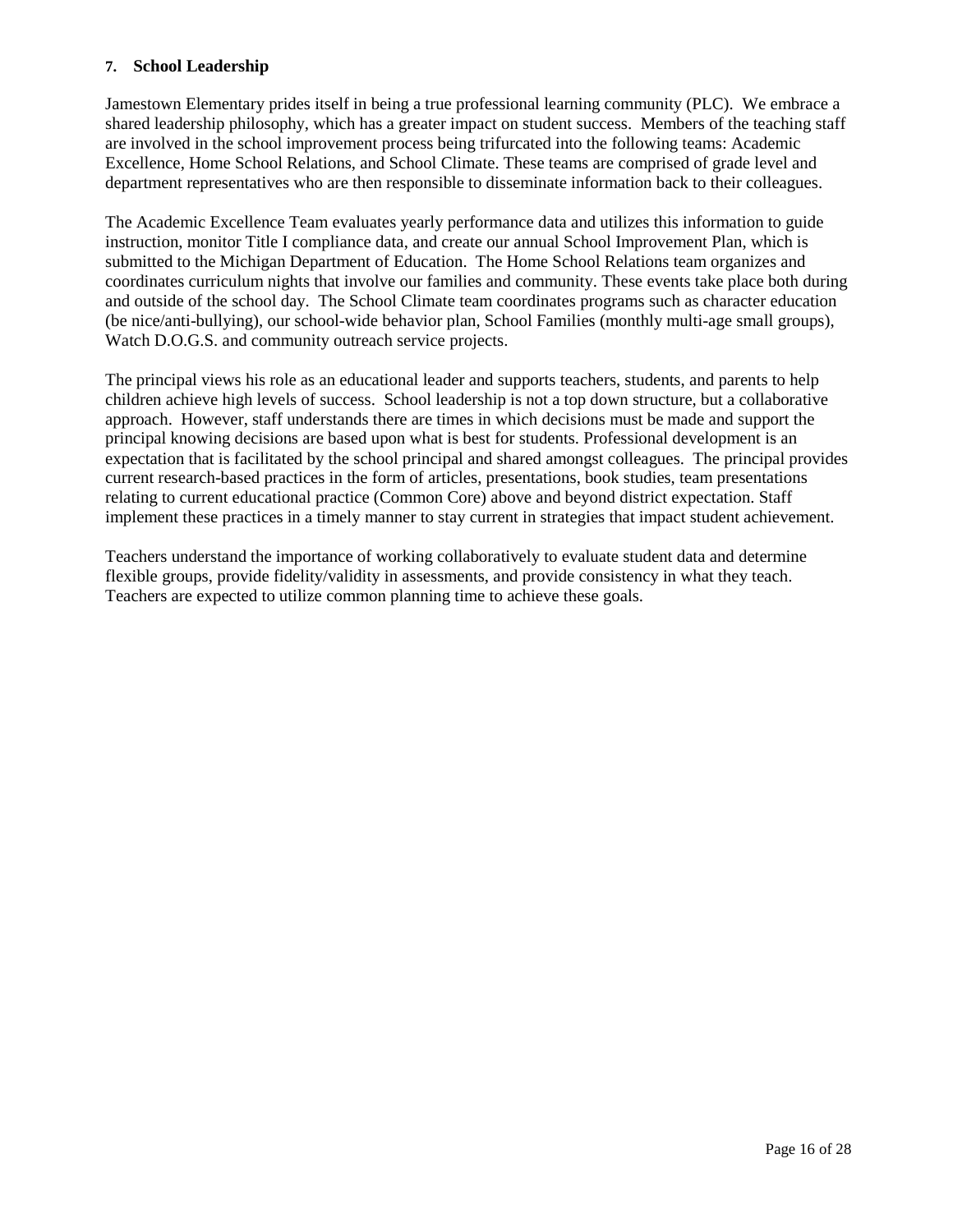## **STATE CRITERION--REFERENCED TESTS**

**Subject:** Math **Test:** Michigan Education Assessment Program (MEAP) **All Students Tested/Grade:** 3 **Edition/Publication Year:** 2013

| School Year                           | 2012-2013      | $\overline{2011}$ -2012 | 2010-2011    | 2009-2010      | 2008-2009      |
|---------------------------------------|----------------|-------------------------|--------------|----------------|----------------|
| Testing month                         | Oct            | Oct                     | Oct          | Oct            | Oct            |
| <b>SCHOOL SCORES*</b>                 |                |                         |              |                |                |
| % Proficient plus % Advanced          | 86             | 79                      | 100          | 99             | 100            |
| % Advanced                            | 20             | 9                       | 95           | 88             | 95             |
| Number of students tested             | 91             | 81                      | 79           | 76             | 56             |
| Percent of total students tested      | 100            | 100                     | 99           | 100            | 96             |
| Number of students tested with        | $\mathbf{1}$   | $\overline{0}$          | $\mathbf{1}$ | $\overline{2}$ | $\overline{0}$ |
| alternative assessment                |                |                         |              |                |                |
| % of students tested with alternative | $\mathbf{1}$   | $\mathbf{0}$            | 1            | 3              | $\overline{0}$ |
| assessment                            |                |                         |              |                |                |
| <b>SUBGROUP SCORES</b>                |                |                         |              |                |                |
| 1. Free and Reduced-Price             |                |                         |              |                |                |
| Meals/Socio-Economic/Disadvantaged    |                |                         |              |                |                |
| <b>Students</b>                       |                |                         |              |                |                |
| % Proficient plus % Advanced          | 76             | 50                      | 100          | 100            | 100            |
| % Advanced                            | $\overline{4}$ | $\overline{5}$          | 100          | 83             | 95             |
| Number of students tested             | 25             | 20                      | 14           | 30             | 15             |
| 2. Students receiving Special         |                |                         |              |                |                |
| <b>Education</b>                      |                |                         |              |                |                |
| % Proficient plus % Advanced          |                |                         |              |                |                |
| % Advanced                            |                |                         |              |                |                |
| Number of students tested             |                |                         |              |                |                |
| 3. English Language Learner Students  |                |                         |              |                |                |
| % Proficient plus % Advanced          |                |                         |              |                |                |
| % Advanced                            |                |                         |              |                |                |
| Number of students tested             |                |                         |              |                |                |
| 4. Hispanic or Latino Students        |                |                         |              |                |                |
| % Proficient plus % Advanced          |                |                         |              |                |                |
| % Advanced                            |                |                         |              |                |                |
| Number of students tested             |                |                         |              |                |                |
| <b>5. African-American Students</b>   |                |                         |              |                |                |
| % Proficient plus % Advanced          |                |                         |              |                |                |
| % Advanced                            |                |                         |              |                |                |
| Number of students tested             |                |                         |              |                |                |
| <b>6. Asian Students</b>              |                |                         |              |                |                |
| % Proficient plus % Advanced          |                |                         |              |                |                |
| % Advanced                            |                |                         |              |                |                |
| Number of students tested             |                |                         |              |                |                |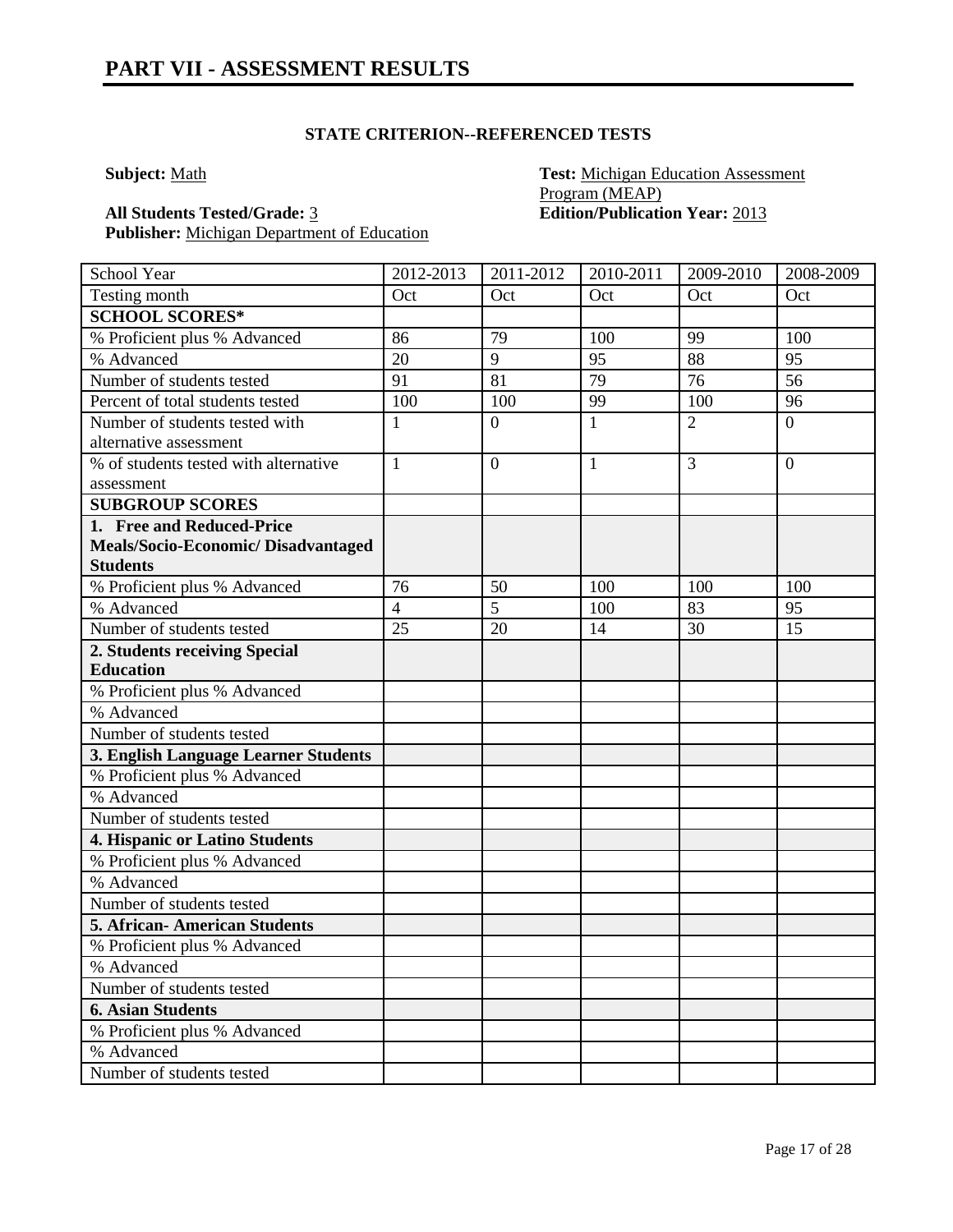| 7. American Indian or Alaska Native        |    |    |     |    |     |
|--------------------------------------------|----|----|-----|----|-----|
| <b>Students</b>                            |    |    |     |    |     |
| % Proficient plus % Advanced<br>% Advanced |    |    |     |    |     |
| Number of students tested                  |    |    |     |    |     |
| 8. Native Hawaiian or other Pacific        |    |    |     |    |     |
| <b>Islander Students</b>                   |    |    |     |    |     |
| % Proficient plus % Advanced               |    |    |     |    |     |
| % Advanced                                 |    |    |     |    |     |
| Number of students tested                  |    |    |     |    |     |
| 9. White Students                          |    |    |     |    |     |
| % Proficient plus % Advanced               | 86 | 78 | 100 | 98 | 100 |
| % Advanced                                 | 19 | 9  | 94  | 88 | 95  |
| Number of students tested                  | 83 | 74 | 72  | 64 | 47  |
| 10. Two or More Races identified           |    |    |     |    |     |
| <b>Students</b>                            |    |    |     |    |     |
| % Proficient plus % Advanced               |    |    |     |    |     |
| % Advanced                                 |    |    |     |    |     |
| Number of students tested                  |    |    |     |    |     |
| 11. Other 1: Other 1                       |    |    |     |    |     |
| % Proficient plus % Advanced               |    |    |     |    |     |
| % Advanced                                 |    |    |     |    |     |
| Number of students tested                  |    |    |     |    |     |
| 12. Other 2: Other 2                       |    |    |     |    |     |
| % Proficient plus % Advanced               |    |    |     |    |     |
| % Advanced                                 |    |    |     |    |     |
| Number of students tested                  |    |    |     |    |     |
| 13. Other 3: Other 3                       |    |    |     |    |     |
| % Proficient plus % Advanced               |    |    |     |    |     |
| % Advanced                                 |    |    |     |    |     |
| Number of students tested                  |    |    |     |    |     |

**NOTES:** Number of students assessed alternatively in 2008-2009 not available.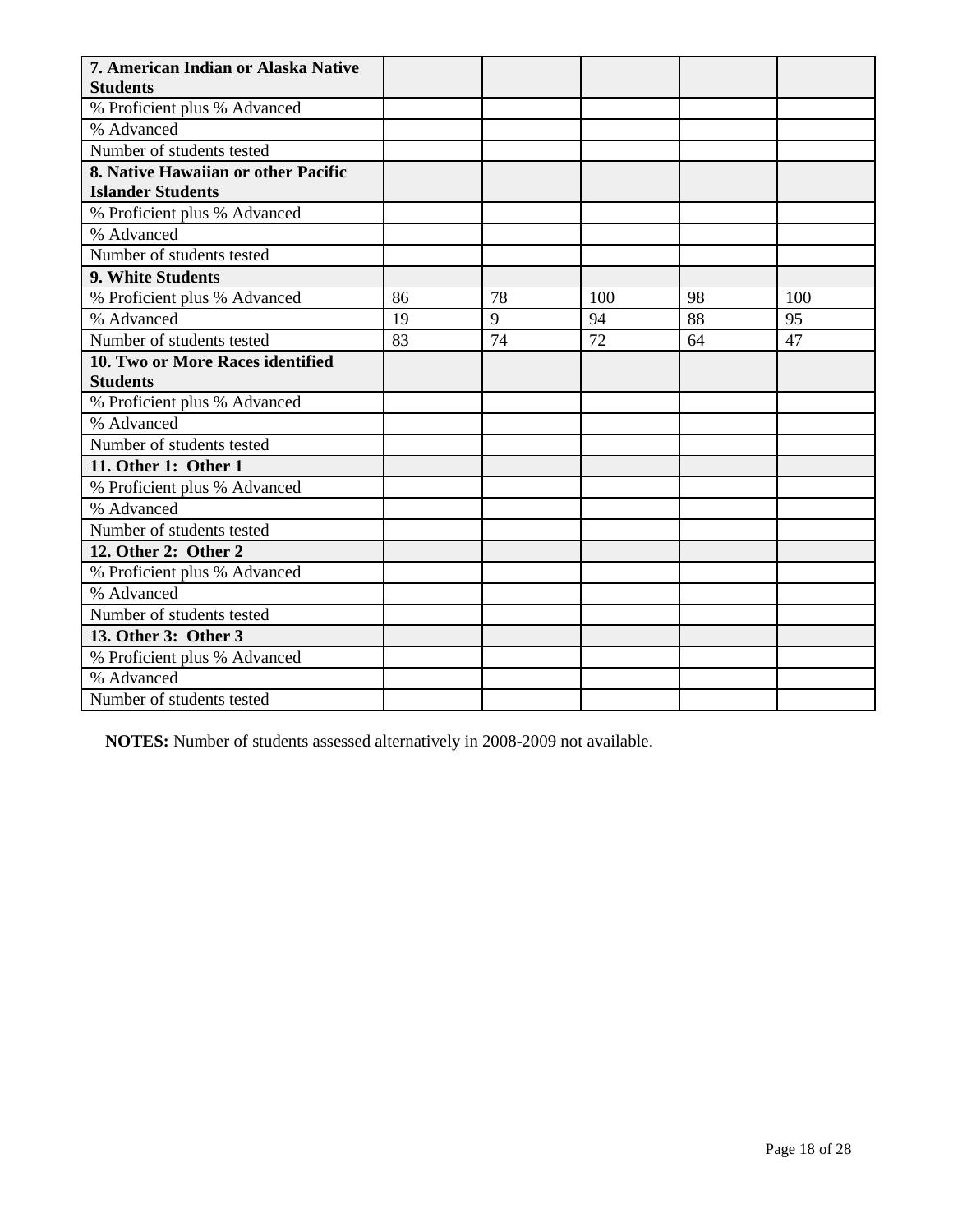#### **STATE CRITERION--REFERENCED TESTS**

# **Subject:** Math **Test:** Michigan Educational Assessment Program All Students Tested/Grade: <u>4</u> **Edition**/Publication Year: 2013

| School Year                      | 2012-2013      | 2011-2012        | 2010-2011      | 2009-2010      | 2008-2009        |
|----------------------------------|----------------|------------------|----------------|----------------|------------------|
| Testing month                    | Oct            | Oct              | Oct            | Oct            | Oct              |
| <b>SCHOOL SCORES*</b>            |                |                  |                |                |                  |
| % Proficient plus % Advanced     | 88             | 91               | 100            | 100            | 100              |
| % Advanced                       | 30             | 26               | 95             | 93             | 96               |
| Number of students tested        | 83             | 81               | 76             | 59             | 81               |
| Percent of total students tested | 100            | 100              | 99             | 100            | 99               |
| Number of students tested with   | $\overline{0}$ | $\boldsymbol{0}$ | 3              | $\overline{0}$ | $\boldsymbol{0}$ |
| alternative assessment           |                |                  |                |                |                  |
| % of students tested with        | $\overline{0}$ | $\overline{0}$   | $\overline{4}$ | $\overline{0}$ | $\overline{0}$   |
| alternative assessment           |                |                  |                |                |                  |
| <b>SUBGROUP SCORES</b>           |                |                  |                |                |                  |
| 1. Free and Reduced-Price        |                |                  |                |                |                  |
| Meals/Socio-Economic/            |                |                  |                |                |                  |
| <b>Disadvantaged Students</b>    |                |                  |                |                |                  |
| % Proficient plus % Advanced     | 68             | 85               | 100            | 100            | 100              |
| % Advanced                       | 27             | 15               | 83             | 83             | 85               |
| Number of students tested        | 22             | 13               | 36             | 23             | 25               |
| 2. Students receiving Special    |                |                  |                |                |                  |
| <b>Education</b>                 |                |                  |                |                |                  |
| % Proficient plus % Advanced     |                |                  |                |                |                  |
| % Advanced                       |                |                  |                |                |                  |
| Number of students tested        |                |                  |                |                |                  |
| 3. English Language Learner      |                |                  |                |                |                  |
| <b>Students</b>                  |                |                  |                |                |                  |
| % Proficient plus % Advanced     |                |                  |                |                |                  |
| % Advanced                       |                |                  |                |                |                  |
| Number of students tested        |                |                  |                |                |                  |
| 4. Hispanic or Latino            |                |                  |                |                |                  |
| <b>Students</b>                  |                |                  |                |                |                  |
| % Proficient plus % Advanced     |                |                  |                |                |                  |
| % Advanced                       |                |                  |                |                |                  |
| Number of students tested        |                |                  |                |                |                  |
| 5. African-American              |                |                  |                |                |                  |
| <b>Students</b>                  |                |                  |                |                |                  |
| % Proficient plus % Advanced     |                |                  |                |                |                  |
| % Advanced                       |                |                  |                |                |                  |
| Number of students tested        |                |                  |                |                |                  |
| <b>6. Asian Students</b>         |                |                  |                |                |                  |
| % Proficient plus % Advanced     |                |                  |                |                |                  |
| % Advanced                       |                |                  |                |                |                  |
| Number of students tested        |                |                  |                |                |                  |
| 7. American Indian or            |                |                  |                |                |                  |
| <b>Alaska Native Students</b>    |                |                  |                |                |                  |
| % Proficient plus % Advanced     |                |                  |                |                |                  |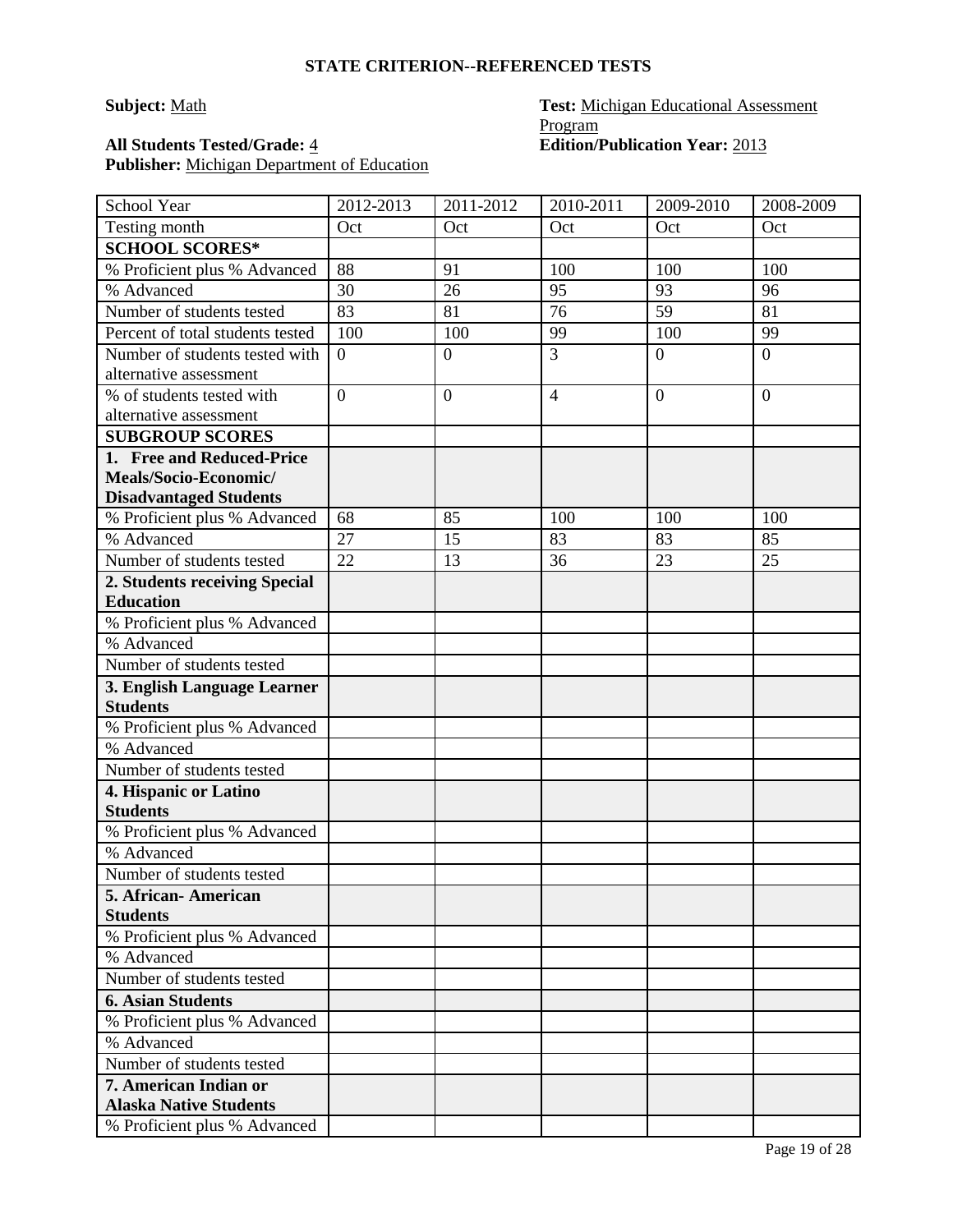| % Advanced                       |    |    |     |     |     |
|----------------------------------|----|----|-----|-----|-----|
| Number of students tested        |    |    |     |     |     |
| 8. Native Hawaiian or other      |    |    |     |     |     |
| <b>Pacific Islander Students</b> |    |    |     |     |     |
| % Proficient plus % Advanced     |    |    |     |     |     |
| % Advanced                       |    |    |     |     |     |
| Number of students tested        |    |    |     |     |     |
| 9. White Students                |    |    |     |     |     |
| % Proficient plus % Advanced     | 91 | 92 | 100 | 100 | 100 |
| % Advanced                       | 42 | 27 | 88  | 93  | 98  |
| Number of students tested        | 73 | 74 | 64  | 56  | 73  |
| <b>10. Two or More Races</b>     |    |    |     |     |     |
| identified Students              |    |    |     |     |     |
| % Proficient plus % Advanced     |    |    |     |     |     |
| % Advanced                       |    |    |     |     |     |
| Number of students tested        |    |    |     |     |     |
| 11. Other 1: Other 1             |    |    |     |     |     |
| % Proficient plus % Advanced     |    |    |     |     |     |
| % Advanced                       |    |    |     |     |     |
| Number of students tested        |    |    |     |     |     |
| 12. Other 2: Other 2             |    |    |     |     |     |
| % Proficient plus % Advanced     |    |    |     |     |     |
| % Advanced                       |    |    |     |     |     |
| Number of students tested        |    |    |     |     |     |
| 13. Other 3: Other 3             |    |    |     |     |     |
| % Proficient plus % Advanced     |    |    |     |     |     |
| % Advanced                       |    |    |     |     |     |
| Number of students tested        |    |    |     |     |     |

**NOTES:**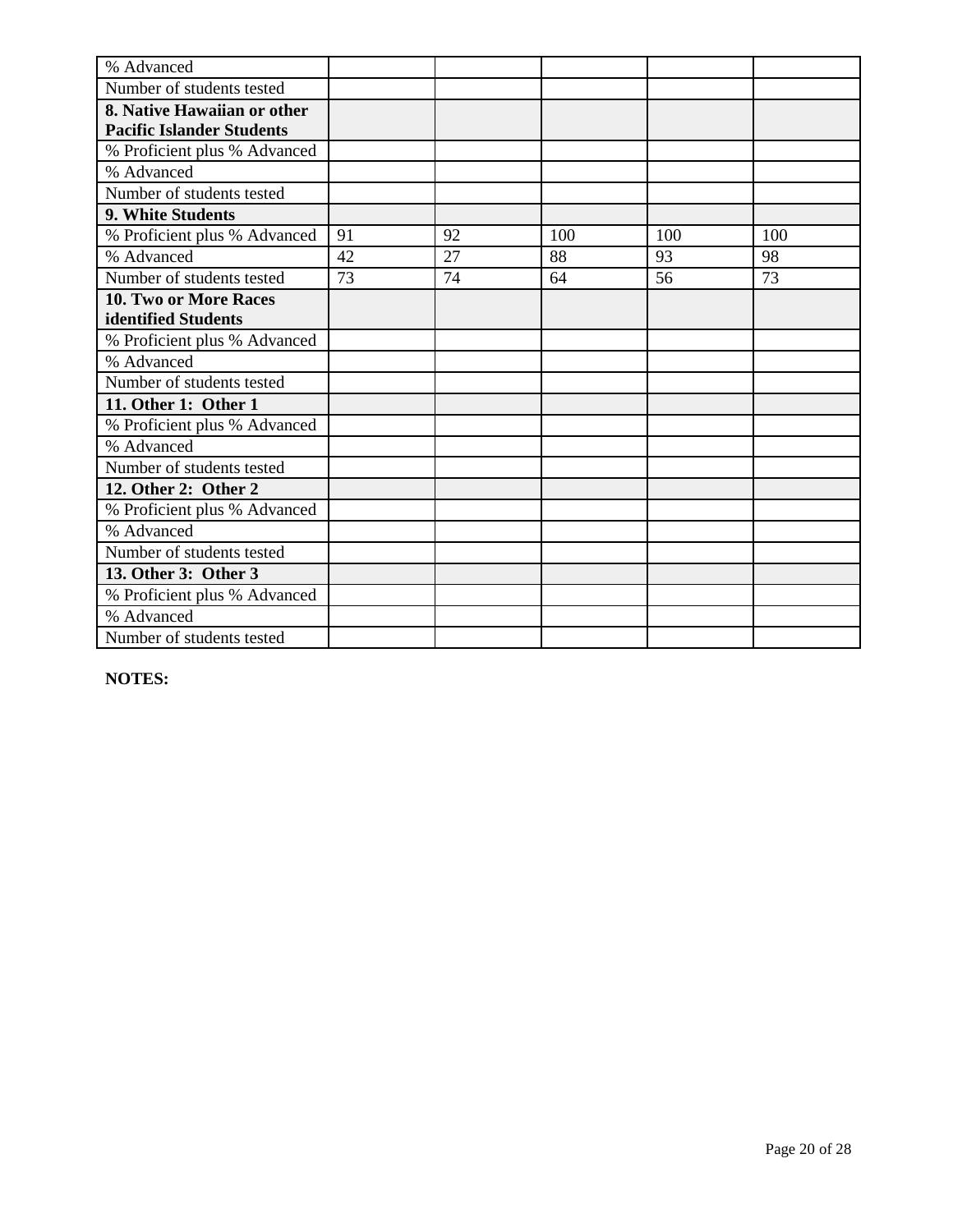#### **STATE CRITERION--REFERENCED TESTS**

# **Subject:** Math **Test:** Michigan Educational Assessment Program All Students Tested/Grade: 5 **Edition**/Publication Year: 2013

| School Year                      | 2012-2013      | 2011-2012      | 2010-2011    | 2009-2010      | 2008-2009    |
|----------------------------------|----------------|----------------|--------------|----------------|--------------|
| Testing month                    | Oct            | Oct            | Oct          | Oct            | Oct          |
| <b>SCHOOL SCORES*</b>            |                |                |              |                |              |
| % Proficient plus % Advanced     | 90             | 79             | 95           | 99             | 100          |
| % Advanced                       | 21             | 21             | 74           | 71             | 79           |
| Number of students tested        | 83             | 73             | 66           | 77             | 58           |
| Percent of total students tested | 100            | 99             | 99           | 99             | 100          |
| Number of students tested with   | $\overline{0}$ | $\overline{3}$ | $\mathbf{0}$ | $\overline{0}$ | $\mathbf{1}$ |
| alternative assessment           |                |                |              |                |              |
| % of students tested with        | $\overline{0}$ | $\overline{4}$ | $\mathbf{0}$ | $\overline{0}$ | 1            |
| alternative assessment           |                |                |              |                |              |
| <b>SUBGROUP SCORES</b>           |                |                |              |                |              |
| 1. Free and Reduced-Price        |                |                |              |                |              |
| Meals/Socio-Economic/            |                |                |              |                |              |
| <b>Disadvantaged Students</b>    |                |                |              |                |              |
| % Proficient plus % Advanced     | 81             | 78             | 93           | 95             | 80           |
| % Advanced                       | 25             | 17             | 70           | 55             | 40           |
| Number of students tested        | 16             | 23             | 27           | 22             | 15           |
| 2. Students receiving Special    |                |                |              |                |              |
| <b>Education</b>                 |                |                |              |                |              |
| % Proficient plus % Advanced     |                |                |              |                |              |
| % Advanced                       |                |                |              |                |              |
| Number of students tested        |                |                |              |                |              |
| 3. English Language Learner      |                |                |              |                |              |
| <b>Students</b>                  |                |                |              |                |              |
| % Proficient plus % Advanced     |                |                |              |                |              |
| % Advanced                       |                |                |              |                |              |
| Number of students tested        |                |                |              |                |              |
| 4. Hispanic or Latino            |                |                |              |                |              |
| <b>Students</b>                  |                |                |              |                |              |
| % Proficient plus % Advanced     |                |                |              |                |              |
| % Advanced                       |                |                |              |                |              |
| Number of students tested        |                |                |              |                |              |
| 5. African- American             |                |                |              |                |              |
| <b>Students</b>                  |                |                |              |                |              |
| % Proficient plus % Advanced     |                |                |              |                |              |
| % Advanced                       |                |                |              |                |              |
| Number of students tested        |                |                |              |                |              |
| <b>6. Asian Students</b>         |                |                |              |                |              |
| % Proficient plus % Advanced     |                |                |              |                |              |
| % Advanced                       |                |                |              |                |              |
| Number of students tested        |                |                |              |                |              |
| 7. American Indian or            |                |                |              |                |              |
| <b>Alaska Native Students</b>    |                |                |              |                |              |
| % Proficient plus % Advanced     |                |                |              |                |              |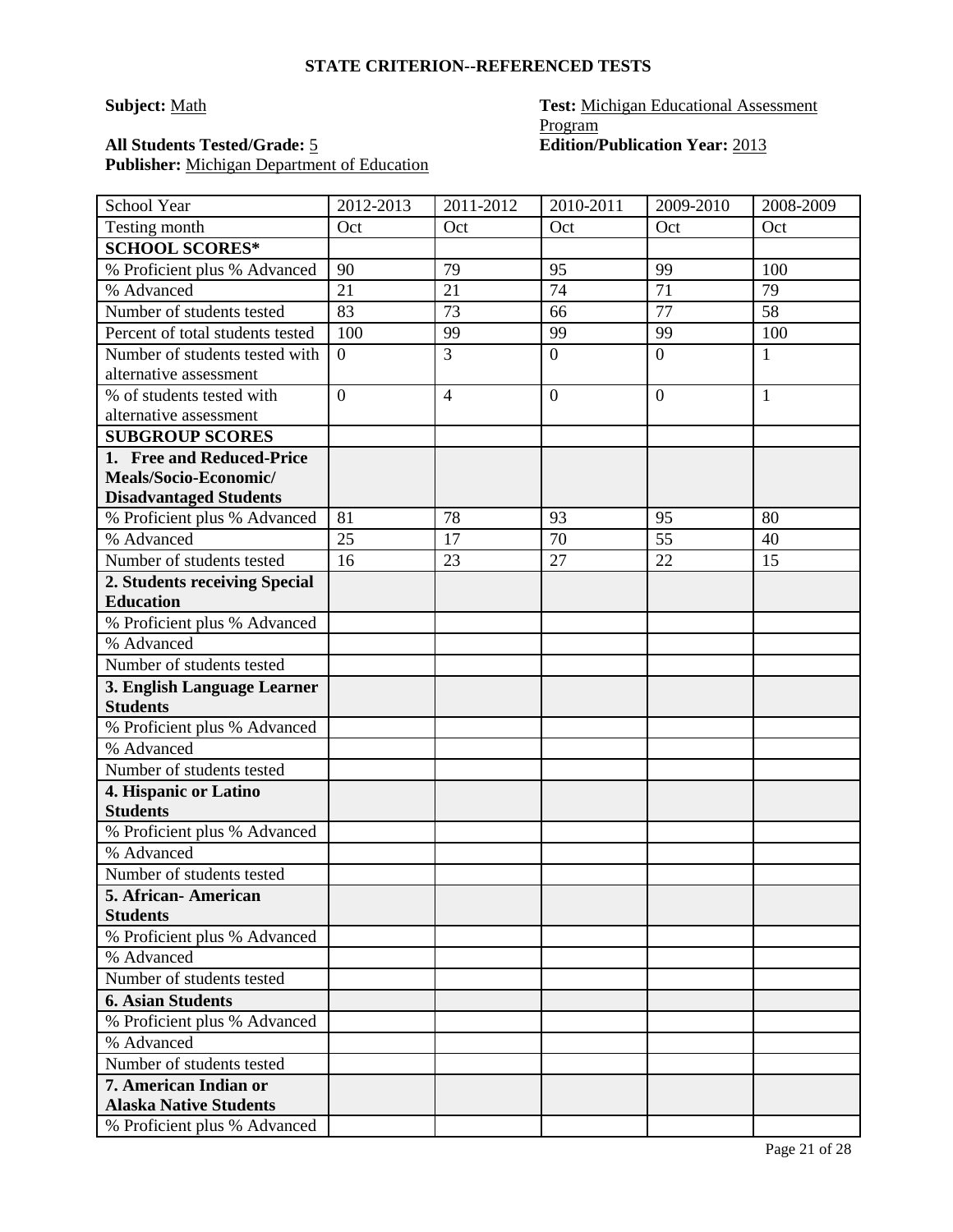| % Advanced                       |    |    |    |    |    |
|----------------------------------|----|----|----|----|----|
| Number of students tested        |    |    |    |    |    |
| 8. Native Hawaiian or other      |    |    |    |    |    |
| <b>Pacific Islander Students</b> |    |    |    |    |    |
| % Proficient plus % Advanced     |    |    |    |    |    |
| % Advanced                       |    |    |    |    |    |
| Number of students tested        |    |    |    |    |    |
| 9. White Students                |    |    |    |    |    |
| % Proficient plus % Advanced     | 90 | 79 | 95 | 99 | 93 |
| % Advanced                       | 22 | 16 | 75 | 71 | 40 |
| Number of students tested        | 73 | 62 | 63 | 69 | 51 |
| <b>10. Two or More Races</b>     |    |    |    |    |    |
| identified Students              |    |    |    |    |    |
| % Proficient plus % Advanced     |    |    |    |    |    |
| % Advanced                       |    |    |    |    |    |
| Number of students tested        |    |    |    |    |    |
| 11. Other 1: Other 1             |    |    |    |    |    |
| % Proficient plus % Advanced     |    |    |    |    |    |
| % Advanced                       |    |    |    |    |    |
| Number of students tested        |    |    |    |    |    |
| 12. Other 2: Other 2             |    |    |    |    |    |
| % Proficient plus % Advanced     |    |    |    |    |    |
| % Advanced                       |    |    |    |    |    |
| Number of students tested        |    |    |    |    |    |
| 13. Other 3: Other 3             |    |    |    |    |    |
| % Proficient plus % Advanced     |    |    |    |    |    |
| % Advanced                       |    |    |    |    |    |
| Number of students tested        |    |    |    |    |    |

**NOTES:**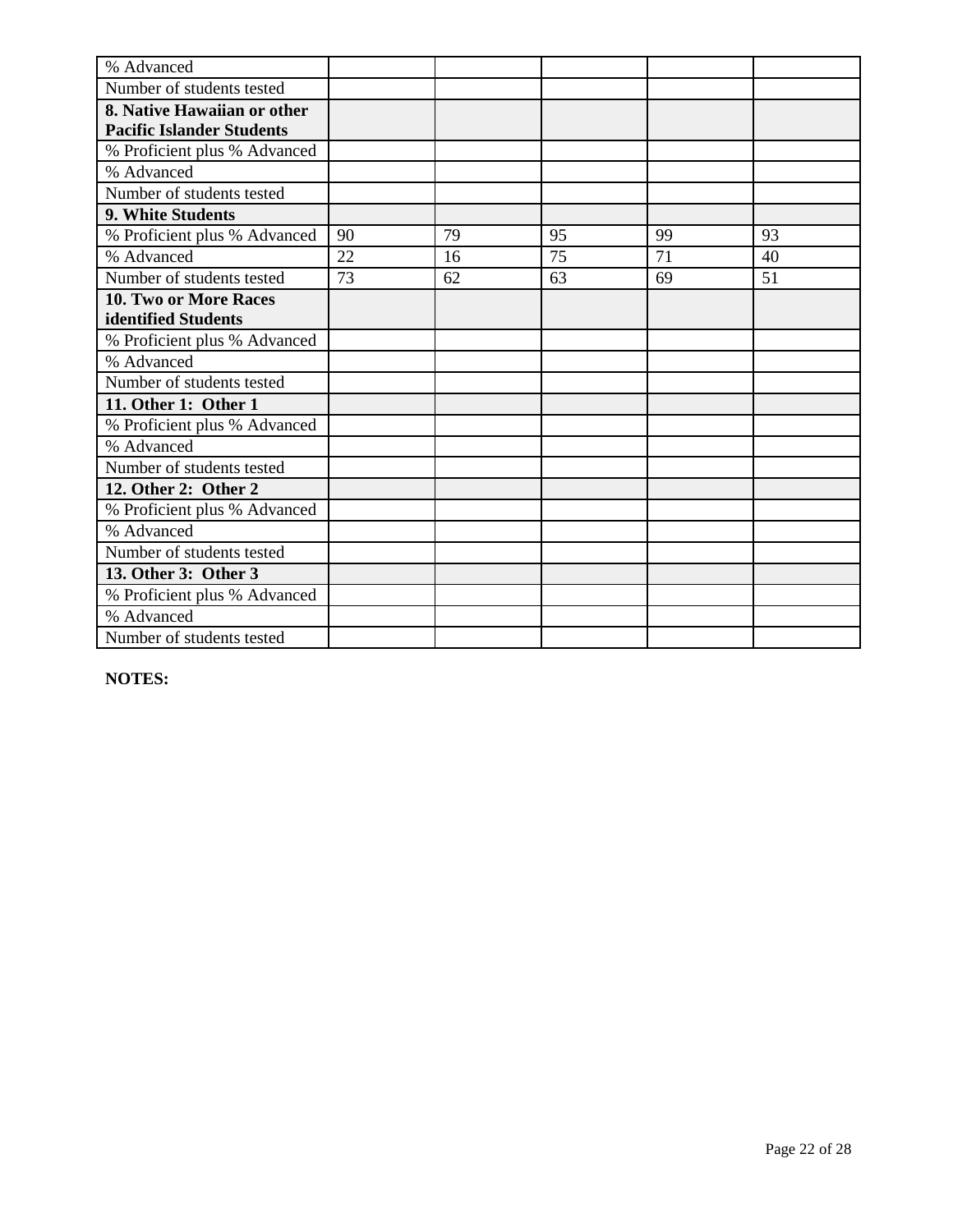# **Subject: Reading/ELA Test: Michigan Educational Assessment** Program All Students Tested/Grade: 3 **Edition**/Publication Year: 2013

| School Year                      | 2012-2013    | 2011-2012        | 2010-2011    | 2009-2010      | 2008-2009        |
|----------------------------------|--------------|------------------|--------------|----------------|------------------|
| Testing month                    | Oct          | Oct              | Oct          | Oct            | Oct              |
| <b>SCHOOL SCORES*</b>            |              |                  |              |                |                  |
| % Proficient plus % Advanced     | 89           | 90               | 99           | 99             | 98               |
| % Advanced                       | 26           | 16               | 76           | 63             | 63               |
| Number of students tested        | 90           | 80               | 79           | 75             | 56               |
| Percent of total students tested | 100          | 100              | 98           | 98             | 96               |
| Number of students tested with   | $\mathbf{1}$ | 3                | $\mathbf{1}$ | $\overline{2}$ | $\overline{0}$   |
| alternative assessment           |              |                  |              |                |                  |
| % of students tested with        | $\mathbf{1}$ | $\overline{4}$   | $\mathbf{1}$ | 3              | $\boldsymbol{0}$ |
| alternative assessment           |              |                  |              |                |                  |
| <b>SUBGROUP SCORES</b>           |              |                  |              |                |                  |
| 1. Free and Reduced-Price        |              |                  |              |                |                  |
| Meals/Socio-Economic/            |              |                  |              |                |                  |
| <b>Disadvantaged Students</b>    |              |                  |              |                |                  |
| % Proficient plus % Advanced     | 83           | 80               | 100          | 97             | 98               |
| % Advanced                       | 21           | $\boldsymbol{0}$ | 79           | 48             | 66               |
| Number of students tested        | 24           | 20               | 14           | 29             | 15               |
| 2. Students receiving Special    |              |                  |              |                |                  |
| <b>Education</b>                 |              |                  |              |                |                  |
| % Proficient plus % Advanced     |              |                  |              |                |                  |
| % Advanced                       |              |                  |              |                |                  |
| Number of students tested        |              |                  |              |                |                  |
| 3. English Language Learner      |              |                  |              |                |                  |
| <b>Students</b>                  |              |                  |              |                |                  |
| % Proficient plus % Advanced     |              |                  |              |                |                  |
| % Advanced                       |              |                  |              |                |                  |
| Number of students tested        |              |                  |              |                |                  |
| 4. Hispanic or Latino            |              |                  |              |                |                  |
| <b>Students</b>                  |              |                  |              |                |                  |
| % Proficient plus % Advanced     |              |                  |              |                |                  |
| % Advanced                       |              |                  |              |                |                  |
| Number of students tested        |              |                  |              |                |                  |
| 5. African-American              |              |                  |              |                |                  |
| <b>Students</b>                  |              |                  |              |                |                  |
| % Proficient plus % Advanced     |              |                  |              |                |                  |
| % Advanced                       |              |                  |              |                |                  |
| Number of students tested        |              |                  |              |                |                  |
| <b>6. Asian Students</b>         |              |                  |              |                |                  |
| % Proficient plus % Advanced     |              |                  |              |                |                  |
| % Advanced                       |              |                  |              |                |                  |
| Number of students tested        |              |                  |              |                |                  |
| <b>7. American Indian or</b>     |              |                  |              |                |                  |
| <b>Alaska Native Students</b>    |              |                  |              |                |                  |
| % Proficient plus % Advanced     |              |                  |              |                |                  |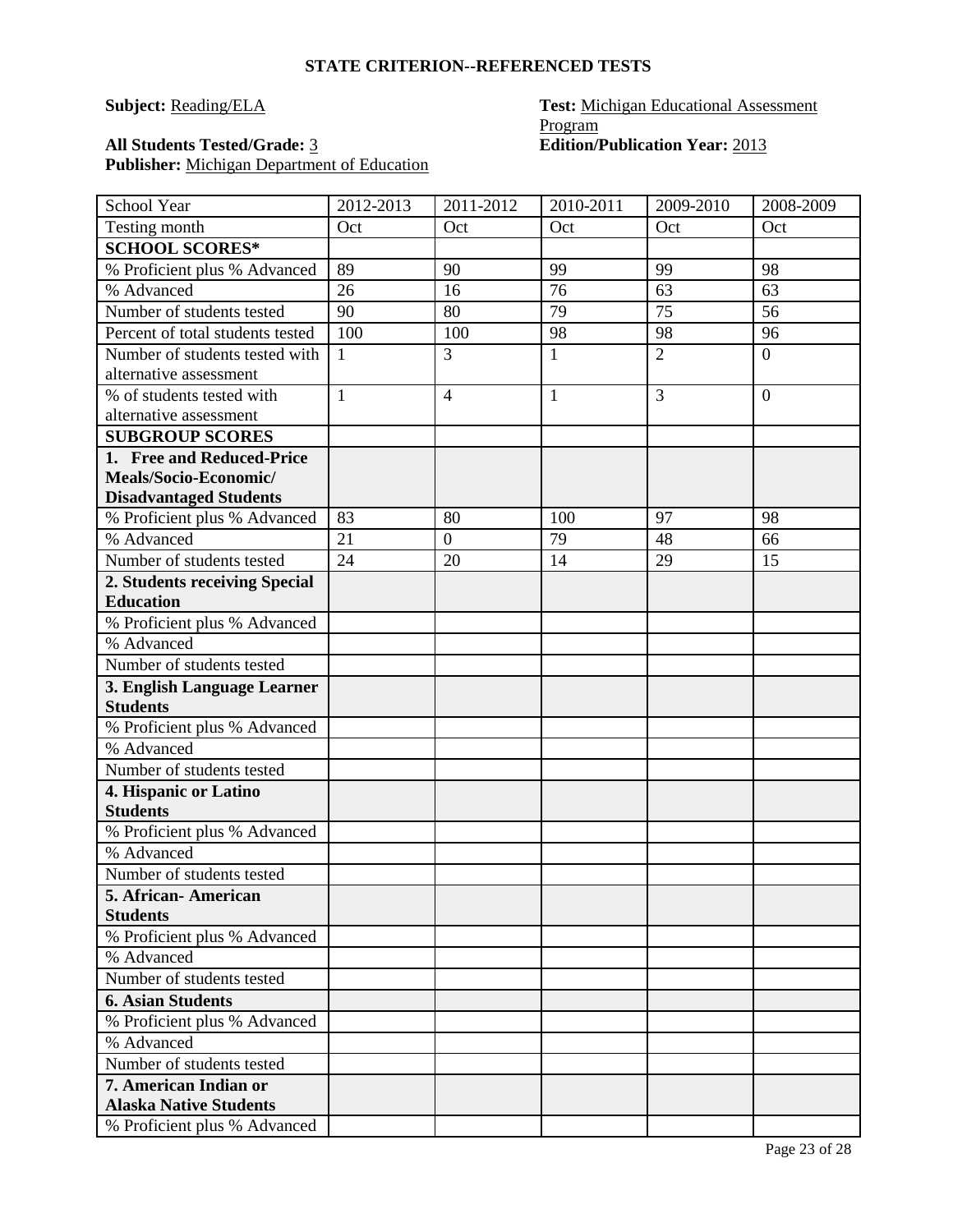| % Advanced                       |    |    |    |     |    |
|----------------------------------|----|----|----|-----|----|
| Number of students tested        |    |    |    |     |    |
| 8. Native Hawaiian or other      |    |    |    |     |    |
| <b>Pacific Islander Students</b> |    |    |    |     |    |
| % Proficient plus % Advanced     |    |    |    |     |    |
| % Advanced                       |    |    |    |     |    |
| Number of students tested        |    |    |    |     |    |
| 9. White Students                |    |    |    |     |    |
| % Proficient plus % Advanced     | 90 | 89 | 99 | 100 | 96 |
| % Advanced                       | 26 | 16 | 78 | 65  | 70 |
| Number of students tested        | 82 | 73 | 72 | 63  | 45 |
| 10. Two or More Races            |    |    |    |     |    |
| identified Students              |    |    |    |     |    |
| % Proficient plus % Advanced     |    |    |    |     |    |
| % Advanced                       |    |    |    |     |    |
| Number of students tested        |    |    |    |     |    |
| 11. Other 1: Other 1             |    |    |    |     |    |
| % Proficient plus % Advanced     |    |    |    |     |    |
| % Advanced                       |    |    |    |     |    |
| Number of students tested        |    |    |    |     |    |
| 12. Other 2: Other 2             |    |    |    |     |    |
| % Proficient plus % Advanced     |    |    |    |     |    |
| % Advanced                       |    |    |    |     |    |
| Number of students tested        |    |    |    |     |    |
| 13. Other 3: Other 3             |    |    |    |     |    |
| % Proficient plus % Advanced     |    |    |    |     |    |
| % Advanced                       |    |    |    |     |    |
| Number of students tested        |    |    |    |     |    |

**NOTES:** Number of students assessed alternatively in 2008-2009 not available.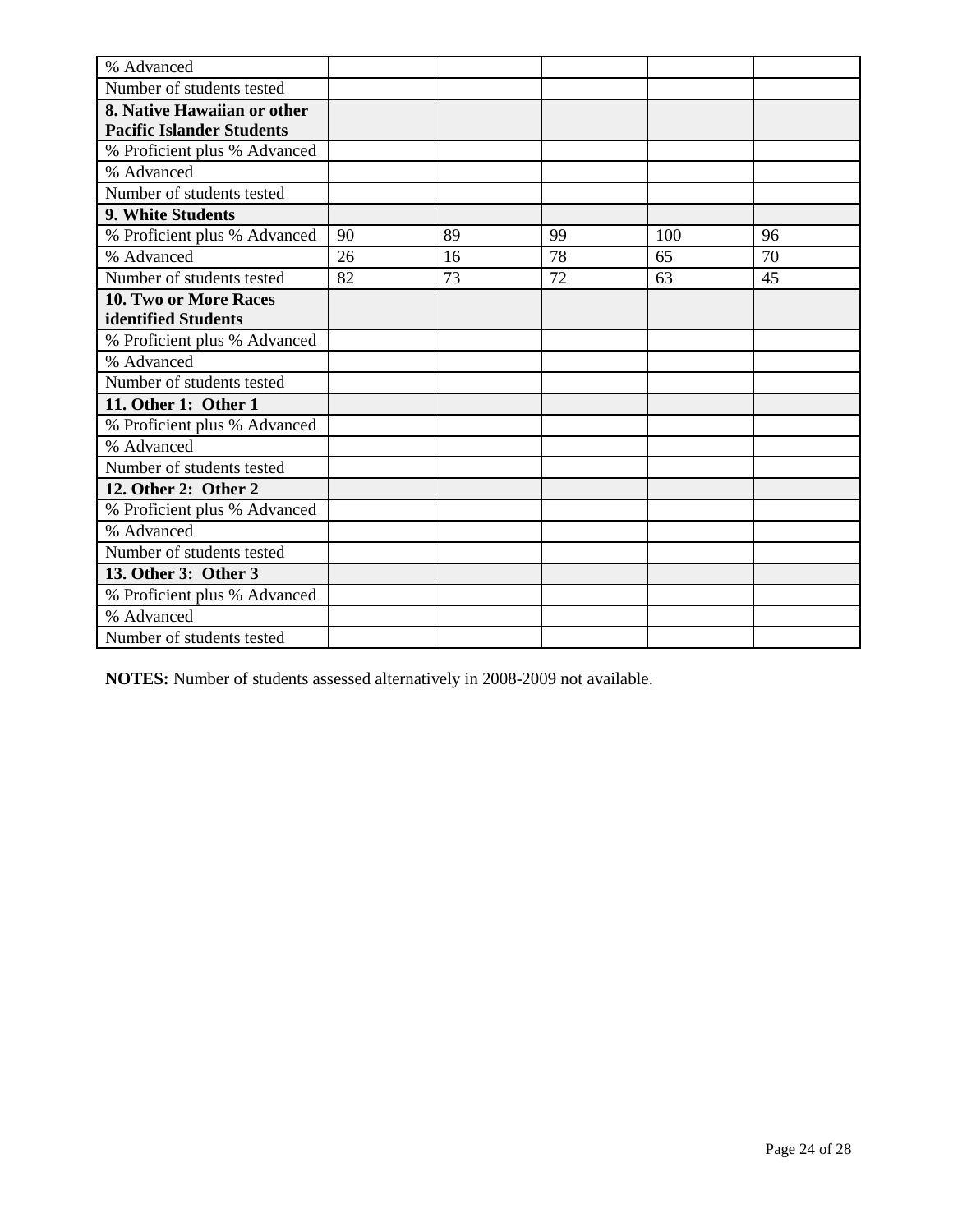# **Subject: Reading/ELA Test: Michigan Educational Assessment** Program All Students Tested/Grade: <u>4</u> **Edition**/Publication Year: 2013

| School Year                      | 2012-2013      | 2011-2012        | 2010-2011      | 2009-2010      | 2008-2009      |
|----------------------------------|----------------|------------------|----------------|----------------|----------------|
| Testing month                    | Oct            | Oct              | Oct            | Oct            | Oct            |
| <b>SCHOOL SCORES*</b>            |                |                  |                |                |                |
| % Proficient plus % Advanced     | 98             | 96               | 89             | 90             | 89             |
| % Advanced                       | 14             | 25               | 17             | 22             | $\overline{7}$ |
| Number of students tested        | 83             | 81               | 76             | 59             | 81             |
| Percent of total students tested | 100            | 100              | 99             | 100            | 99             |
| Number of students tested with   | $\overline{0}$ | $\overline{0}$   | $\overline{3}$ | $\overline{0}$ | $\overline{0}$ |
| alternative assessment           |                |                  |                |                |                |
| % of students tested with        | $\overline{0}$ | $\boldsymbol{0}$ | $\overline{4}$ | $\overline{0}$ | $\overline{0}$ |
| alternative assessment           |                |                  |                |                |                |
| <b>SUBGROUP SCORES</b>           |                |                  |                |                |                |
| 1. Free and Reduced-Price        |                |                  |                |                |                |
| Meals/Socio-Economic/            |                |                  |                |                |                |
| <b>Disadvantaged Students</b>    |                |                  |                |                |                |
| % Proficient plus % Advanced     | 96             | 100              | 89             | 83             | 80             |
| % Advanced                       | 9              | 23               | 19             | 17             | $\overline{0}$ |
| Number of students tested        | 22             | 13               | 36             | 23             | 25             |
| 2. Students receiving Special    |                |                  |                |                |                |
| <b>Education</b>                 |                |                  |                |                |                |
| % Proficient plus % Advanced     |                |                  |                |                |                |
| % Advanced                       |                |                  |                |                |                |
| Number of students tested        |                |                  |                |                |                |
| 3. English Language Learner      |                |                  |                |                |                |
| <b>Students</b>                  |                |                  |                |                |                |
| % Proficient plus % Advanced     |                |                  |                |                |                |
| % Advanced                       |                |                  |                |                |                |
| Number of students tested        |                |                  |                |                |                |
| 4. Hispanic or Latino            |                |                  |                |                |                |
| <b>Students</b>                  |                |                  |                |                |                |
| % Proficient plus % Advanced     |                |                  |                |                |                |
| % Advanced                       |                |                  |                |                |                |
| Number of students tested        |                |                  |                |                |                |
| 5. African-American              |                |                  |                |                |                |
| <b>Students</b>                  |                |                  |                |                |                |
| % Proficient plus % Advanced     |                |                  |                |                |                |
| % Advanced                       |                |                  |                |                |                |
| Number of students tested        |                |                  |                |                |                |
| <b>6. Asian Students</b>         |                |                  |                |                |                |
| % Proficient plus % Advanced     |                |                  |                |                |                |
| % Advanced                       |                |                  |                |                |                |
| Number of students tested        |                |                  |                |                |                |
| 7. American Indian or            |                |                  |                |                |                |
| <b>Alaska Native Students</b>    |                |                  |                |                |                |
| % Proficient plus % Advanced     |                |                  |                |                |                |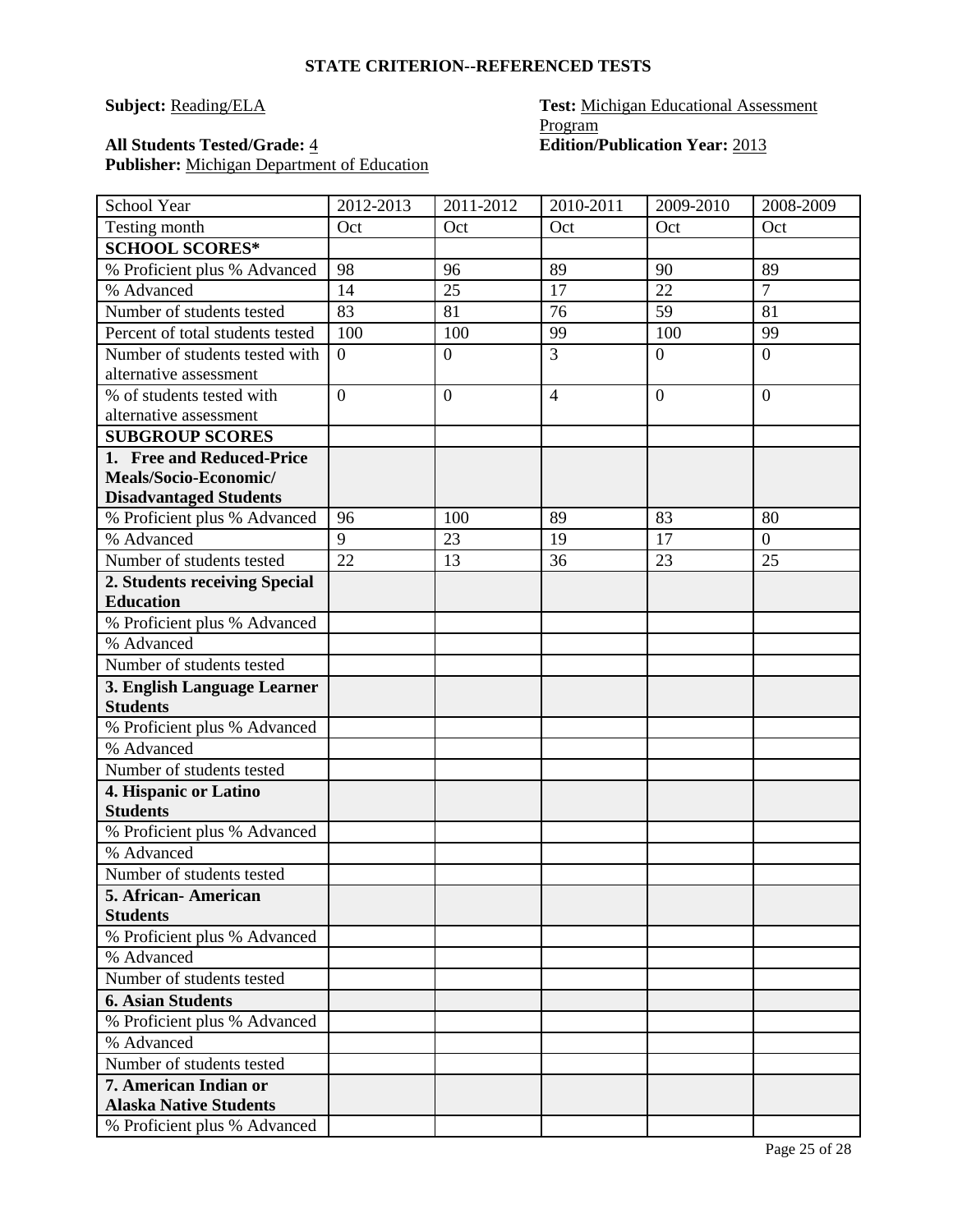| % Advanced                       |    |    |    |    |                |
|----------------------------------|----|----|----|----|----------------|
| Number of students tested        |    |    |    |    |                |
| 8. Native Hawaiian or other      |    |    |    |    |                |
| <b>Pacific Islander Students</b> |    |    |    |    |                |
| % Proficient plus % Advanced     |    |    |    |    |                |
| % Advanced                       |    |    |    |    |                |
| Number of students tested        |    |    |    |    |                |
| <b>9. White Students</b>         |    |    |    |    |                |
| % Proficient plus % Advanced     | 99 | 96 | 89 | 90 | 93             |
| % Advanced                       | 14 | 27 | 20 | 20 | $\overline{7}$ |
| Number of students tested        | 73 | 74 | 64 | 56 | 73             |
| 10. Two or More Races            |    |    |    |    |                |
| identified Students              |    |    |    |    |                |
| % Proficient plus % Advanced     |    |    |    |    |                |
| % Advanced                       |    |    |    |    |                |
| Number of students tested        |    |    |    |    |                |
| 11. Other 1: Other 1             |    |    |    |    |                |
| % Proficient plus % Advanced     |    |    |    |    |                |
| % Advanced                       |    |    |    |    |                |
| Number of students tested        |    |    |    |    |                |
| 12. Other 2: Other 2             |    |    |    |    |                |
| % Proficient plus % Advanced     |    |    |    |    |                |
| % Advanced                       |    |    |    |    |                |
| Number of students tested        |    |    |    |    |                |
| 13. Other 3: Other 3             |    |    |    |    |                |
| % Proficient plus % Advanced     |    |    |    |    |                |
| % Advanced                       |    |    |    |    |                |
| Number of students tested        |    |    |    |    |                |

**NOTES:**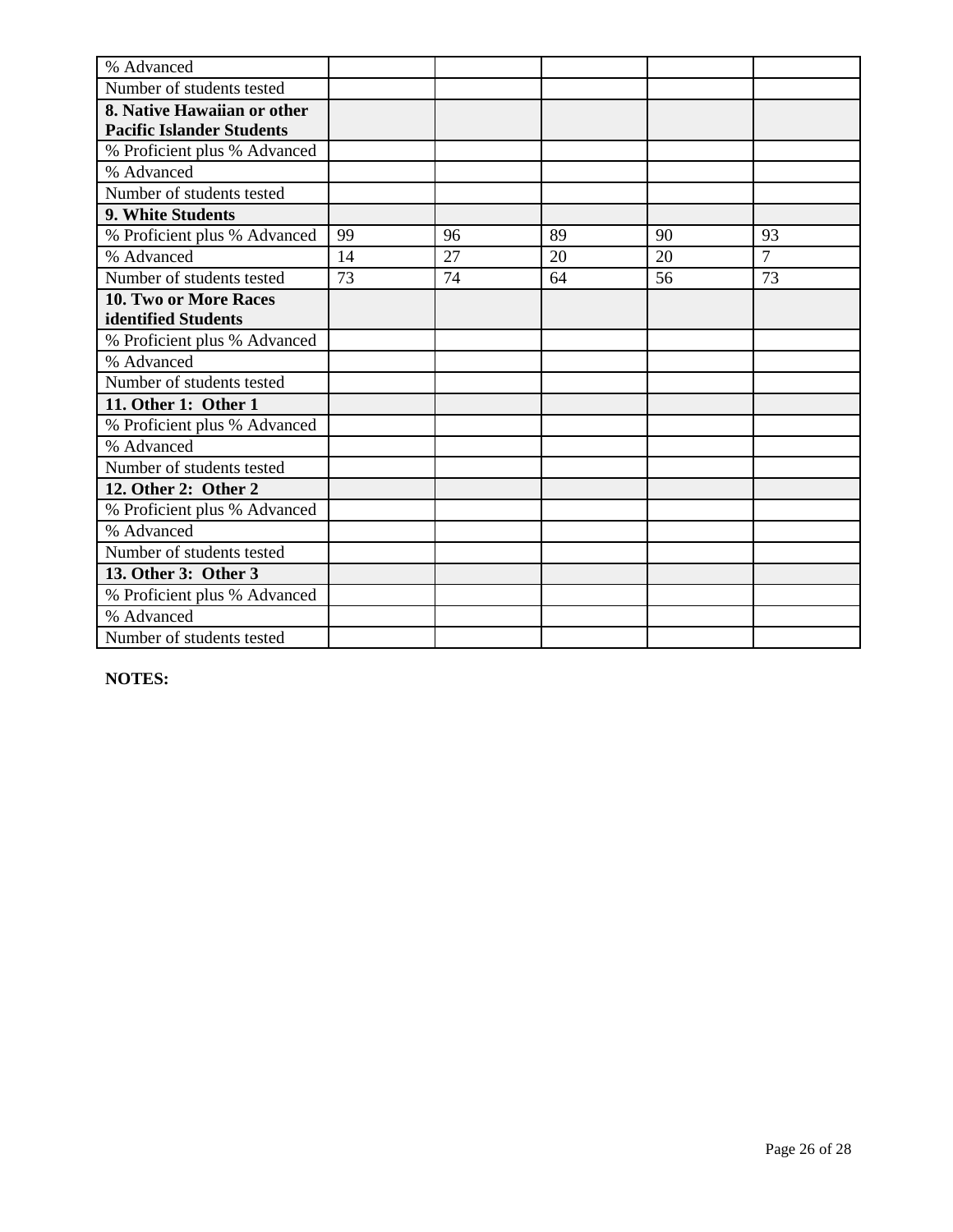# **Subject: Reading/ELA Test: Michigan Educational Assessment** Program All Students Tested/Grade: 5 **Edition**/Publication Year: 2013

| School Year                                    | 2012-2013      | 2011-2012      | 2010-2011      | 2009-2010      | 2008-2009    |
|------------------------------------------------|----------------|----------------|----------------|----------------|--------------|
| Testing month                                  | Oct            | Oct            | Oct            | Oct            | Oct          |
| <b>SCHOOL SCORES*</b>                          |                |                |                |                |              |
| % Proficient plus % Advanced                   | 98             | 91             | 100            | 100            | 100          |
| % Advanced                                     | 34             | 15             | 71             | 73             | 64           |
| Number of students tested                      | 83             | 74             | 66             | 74             | 58           |
| Percent of total students tested               | 100            | 99             | 99             | 99             | 100          |
| Number of students tested with                 | $\theta$       | 3              | $\mathbf{0}$   | $\overline{0}$ | $\mathbf{1}$ |
| alternative assessment                         |                |                |                |                |              |
| % of students tested with                      | $\overline{0}$ | $\overline{4}$ | $\overline{0}$ | $\overline{0}$ | $\mathbf{1}$ |
| alternative assessment                         |                |                |                |                |              |
| <b>SUBGROUP SCORES</b>                         |                |                |                |                |              |
| 1. Free and Reduced-Price                      |                |                |                |                |              |
| Meals/Socio-Economic/                          |                |                |                |                |              |
| <b>Disadvantaged Students</b>                  |                |                |                |                |              |
| % Proficient plus % Advanced                   | 94             | 96             | 100            | 100            | 100          |
| % Advanced                                     | 38             | 8              | 67             | 55             | 60           |
| Number of students tested                      | 16             | 24             | 27             | 20             | 15           |
| 2. Students receiving Special                  |                |                |                |                |              |
| <b>Education</b>                               |                |                |                |                |              |
| % Proficient plus % Advanced                   |                |                |                |                |              |
| % Advanced                                     |                |                |                |                |              |
| Number of students tested                      |                |                |                |                |              |
| 3. English Language Learner<br><b>Students</b> |                |                |                |                |              |
| % Proficient plus % Advanced                   |                |                |                |                |              |
| % Advanced                                     |                |                |                |                |              |
| Number of students tested                      |                |                |                |                |              |
| 4. Hispanic or Latino                          |                |                |                |                |              |
| <b>Students</b>                                |                |                |                |                |              |
| % Proficient plus % Advanced                   |                |                |                |                |              |
| % Advanced                                     |                |                |                |                |              |
| Number of students tested                      |                |                |                |                |              |
| 5. African- American                           |                |                |                |                |              |
| <b>Students</b>                                |                |                |                |                |              |
| % Proficient plus % Advanced                   |                |                |                |                |              |
| % Advanced                                     |                |                |                |                |              |
| Number of students tested                      |                |                |                |                |              |
| <b>6. Asian Students</b>                       |                |                |                |                |              |
| % Proficient plus % Advanced                   |                |                |                |                |              |
| % Advanced                                     |                |                |                |                |              |
| Number of students tested                      |                |                |                |                |              |
| 7. American Indian or                          |                |                |                |                |              |
| <b>Alaska Native Students</b>                  |                |                |                |                |              |
| % Proficient plus % Advanced                   |                |                |                |                |              |